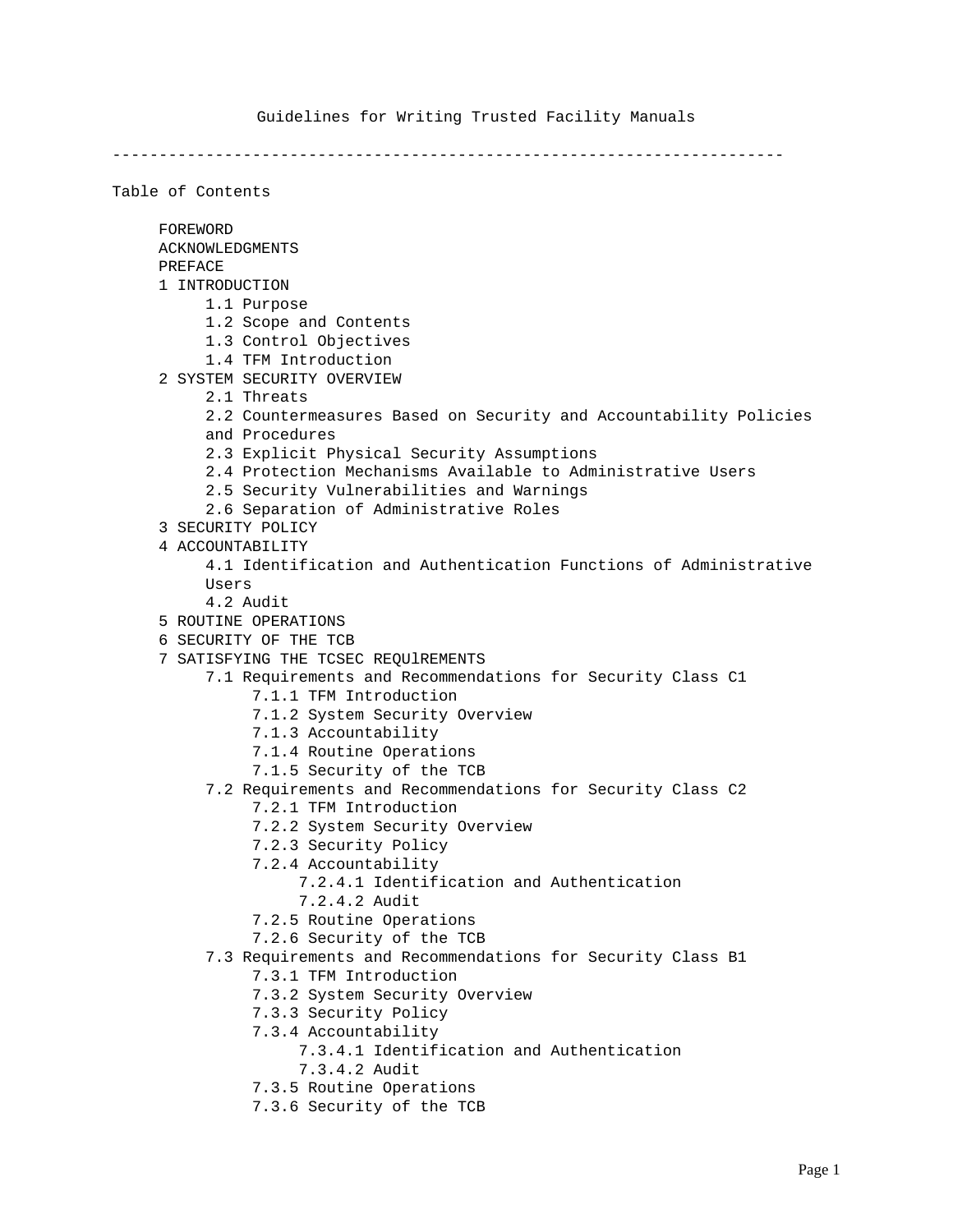7.4 Requirements and Recommendations for Security Class B2 7.4.1 Introduction 7.4.2 System Security Overview 7.4.3 Security Policy 7.4.4 Accountability 7.4.4.1 Identification and Authentication 7.4.4.2 Audit 7.4.5 Routine Operations 7.4.6 Security of the TCIB 7.5 Requirements and Recommendations for Security Class B3 7.5.1 TFM Introduction 7.5.2 System Overview 7.5.3 Security Policy 7.5.4 Accountability 7.5.4.1 Identification and Authentication 7.5.4.2 Audit 7.5.5 Routine Operations 7.5.6 Security of the TCB 7.6 Requirements of Security Class A1 GLOSSARY

REFERENCES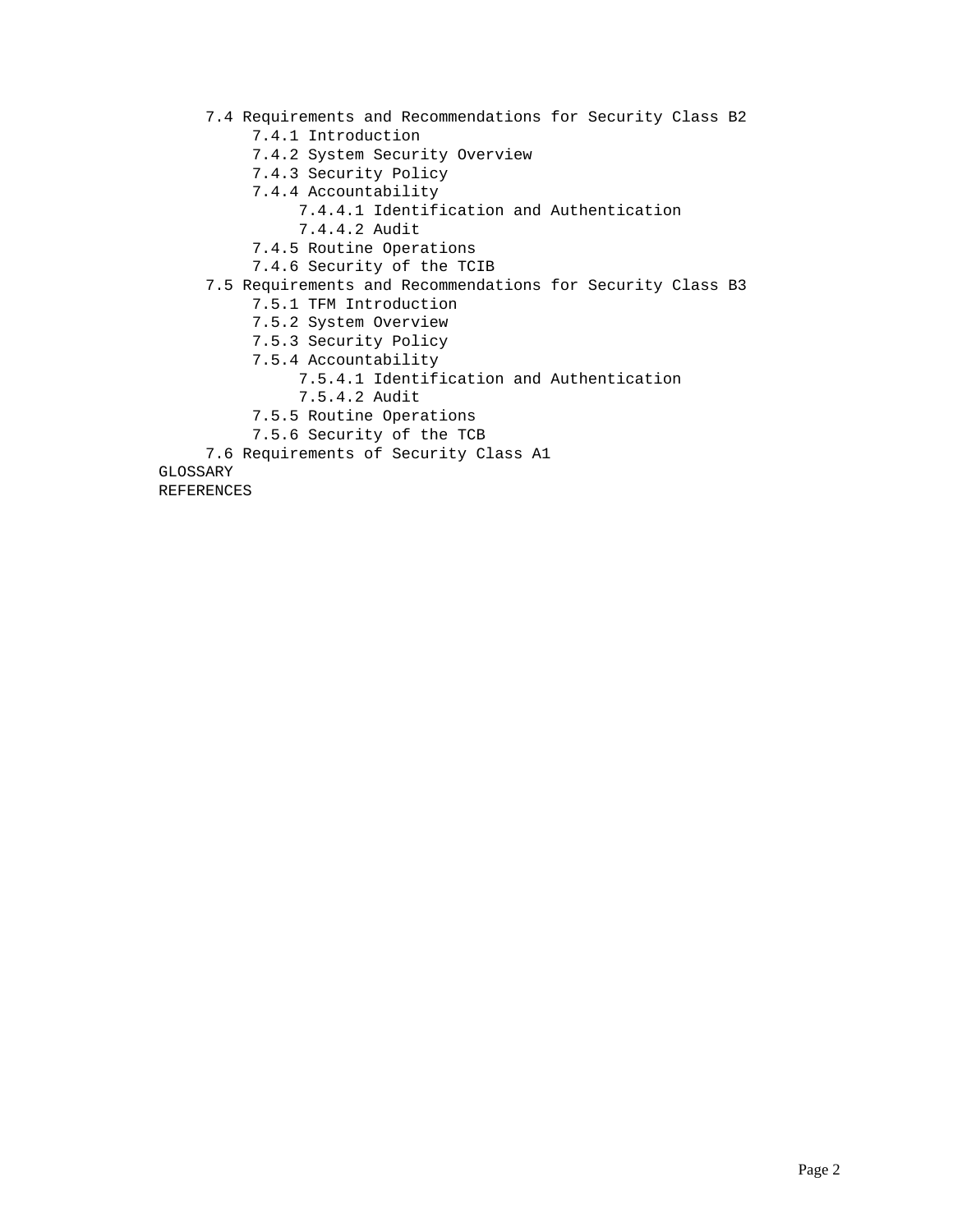#### ------------------------------------------------------------------------

NATIONAL COMPUTER SECURITY CENTER FORT GEORGE G. MEADE, MARYLAND 20755-6000 NCSC-TG-016 Library No. S239,639 Version 1

#### FOREWORD

Guidelines for Writing Trusted Facility Manuals provides a set of good practices related to the documentation of trusted facility management functions of systems employed for processing classified and other sensitive information. A Trusted Facility Manual (TFM) is a document written by a system vendor that describes how to configure and install a specific secure system, operate the system in a secure manner, and make effective use of the system privileges and protection mechanisms to control access to administrative functions and databases.

Guidelines for Writing Trusted Facility Manuals is the latest addition to the "Rainbow Series" of documents. These publications are the product of the Technical Guidelines Program. The National Computer Security Center designed these technical guidelines to provide insight to the Trusted Computer System Evaluation Criteria requirements and guidance for meeting each requirement.

Recommendations for revision to this guideline are encouraged and will be reviewed by the National Computer Security Center through a formal review process.

Patrick R. Gallagher, Jr. October 1992 Director National Computer Security Center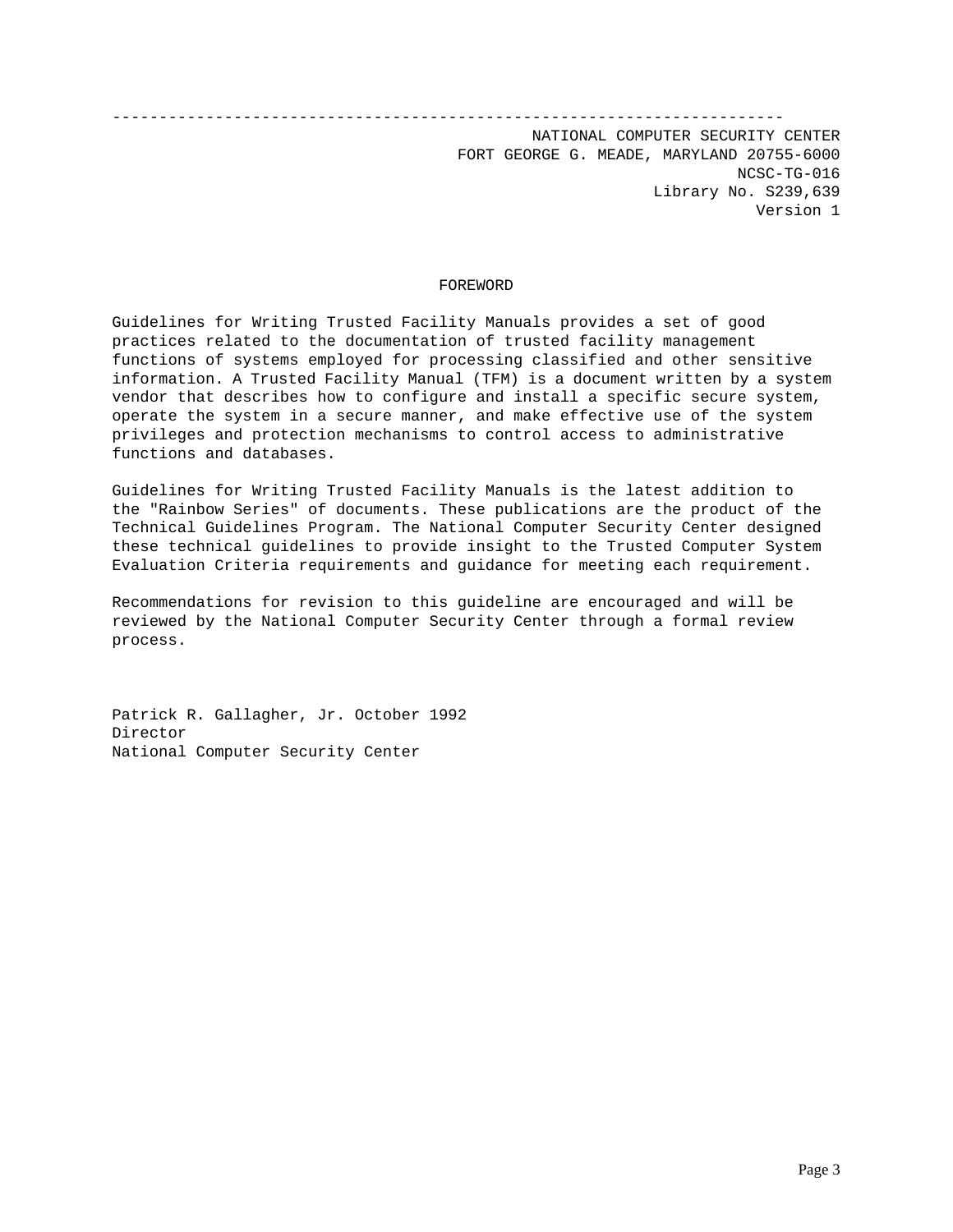## ACKNOWLEDGMENTS

The National Computer Security Center wishes to extend special recognition and acknowledgement for their contributions to this document to Infosystems Technology, Inc., and to Dr. Virgil D. Gligor of the University of Maryland as primary author and preparer of this document. Special thanks also go to the many computer vendor representatives, and members of the National Computer Security Center (NCSC) community who enthusiastically gave of their time and technical expertise in reviewing the material and providing valuable comments and suggestions.

Special recognition goes to Leon Neufeld, NCSC, who served as project manager for the preparation and production of this document.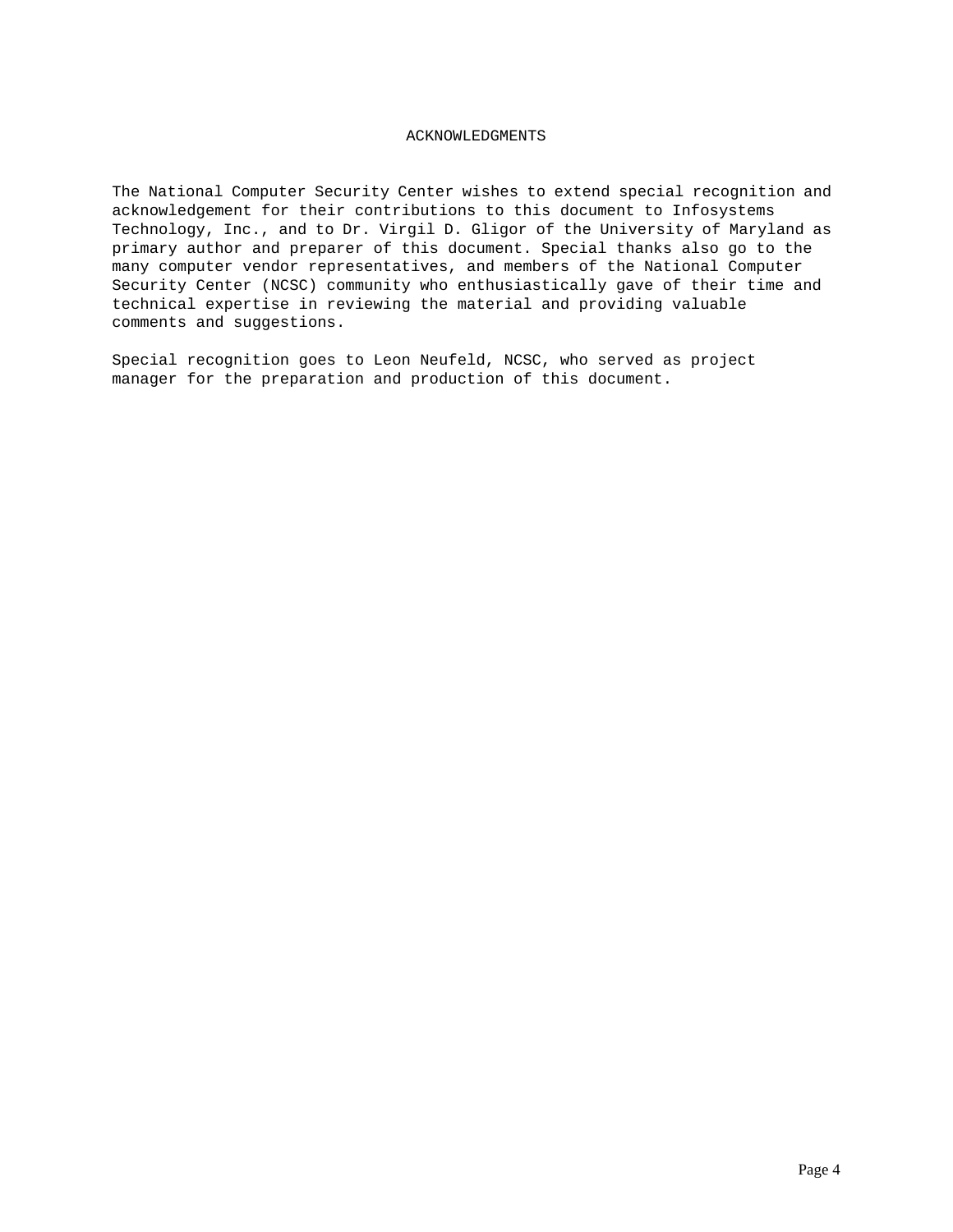### PREFACE

Throughout this guideline there will be recommendations made that are not included in the Trusted Computer System Evaluation Criteria (TCSEC) as requirements. Any recommendations that are not in the TCSEC are prefaced by the word "should," whereas all requirements are prefaced by the word "shall." It is hoped that this will help to avoid any confusion.

Examples in this document are not to be construed as the only implementation that will satisfy the TCSEC requirement. The examples and literature citations provided herein are merely suggestions of appropriate designs and, possibly, implementations. The recommendations in this document are also not to be construed as supplementary requirements to the TCSEC. The TCSEC is the only metric against which systems are to be evaluated.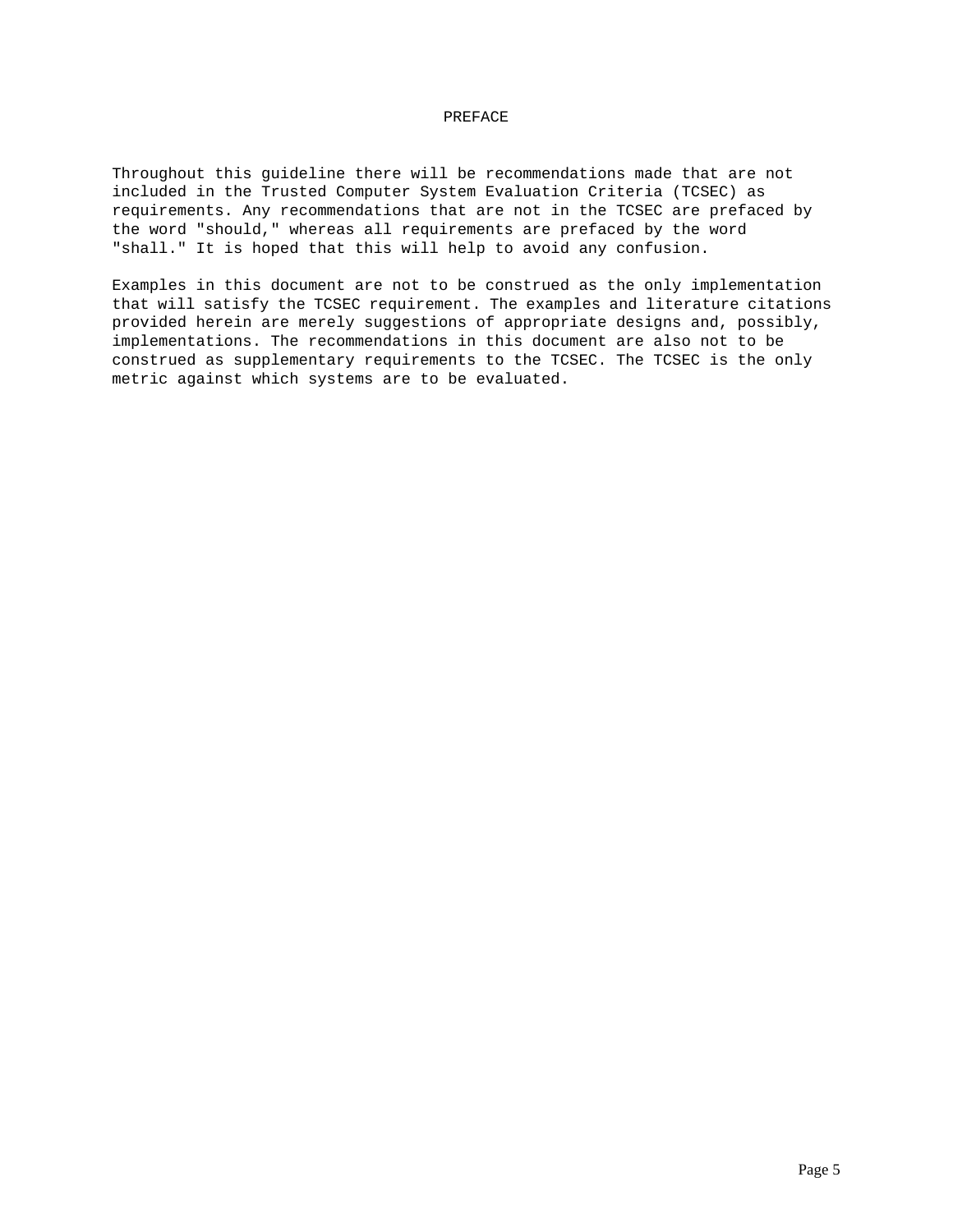#### 1 INTRODUCTION

The Department of Defense Computer Security Center (DoDCSC), established in January 1981, expands on the work started by the DoD Security Initiative. In 1985, the DoDCSC became the National Computer Security Center (NCSC) to reflect its responsibility for computer security throughout the Federal Government. The Director, NCSC, has the responsibility for establishing and publishing criteria and guidelines for all areas of computer security.

The principal goal of the NCSC is to encourage the widespread availability of trusted computer systems. In support of that goal, the NCSC created a metric, known as the DoD Trusted Computer System Evaluation Criteria (TCSEC), against which computer systems could be evaluated for security. The DoDCSC originally published the TCSEC on 15 August 1983 as CSC-STD-001-83. In December 1985, the DoD adopted it, with a few changes, as a DoD Standard, DoD 5200.28-STD. DoD Directive 5200.28, Security Requirements for Automated Information Systems (AIS) requires the TCSEC to be used throughout the DoD. The TCSEC is the standard used for evaluating the effectiveness of security controls built into Automated Data Processing (ADP) systems. The TCSEC has four divisions: D, C, B, and A, ordered in a hierarchical manner with the highest division (A) being reserved for systems providing the best available level of assurance. Within divisions C, B, and A, a number of subdivisions, known as classes, are also ordered in a hierarchical manner to represent different levels of assurance in these classes.

#### 1.1 Purpose

A Trusted Facility Manual (TFM) is one of the documents necessary to satisfy the requirements of any class in the TCSEC. The TFM is directed towards the administrators of an installation, and its goal is to provide detailed, accurate information on how to (1) configure and install a specific secure system, (2) operate the system in a secure manner, (3) make effective use of the system privileges and protection mechanisms to control access to administrative functions and databases, and (4) avoid pitfalls and improper use of the administrative functions that would compromise the Trusted Computing Base (TCB) and user security.

The importance of the TFM in supporting the operation of a secure computer system cannot be over estimated. Even if one assumes, hypothetically, that all users of a system and their applications are trusted, and that they will use all of the available protection mechanisms correctly, the system may still be administered and operated in an insecure manner. This may be especially true when administrative users lack the skill, the care, or the interest to use the system properly. Furthermore, the security damage that administrative users can cause by careless use, or deliberate misuse, of administrative authority is significantly larger than that caused by ordinary users. Although use of a detailed, accurate TFM cannot address or counter deliberate misuse of administrative authority, it can help minimize chances of misuse due to lack of awareness of proper system use. To help minimize these instances of system misuse, the TFM should include examples of both proper uses and warnings about consequences of misuse of administrative functions, procedures, privileges, and databases.

This guideline presents the issues involved in writing TFMs. Its objectives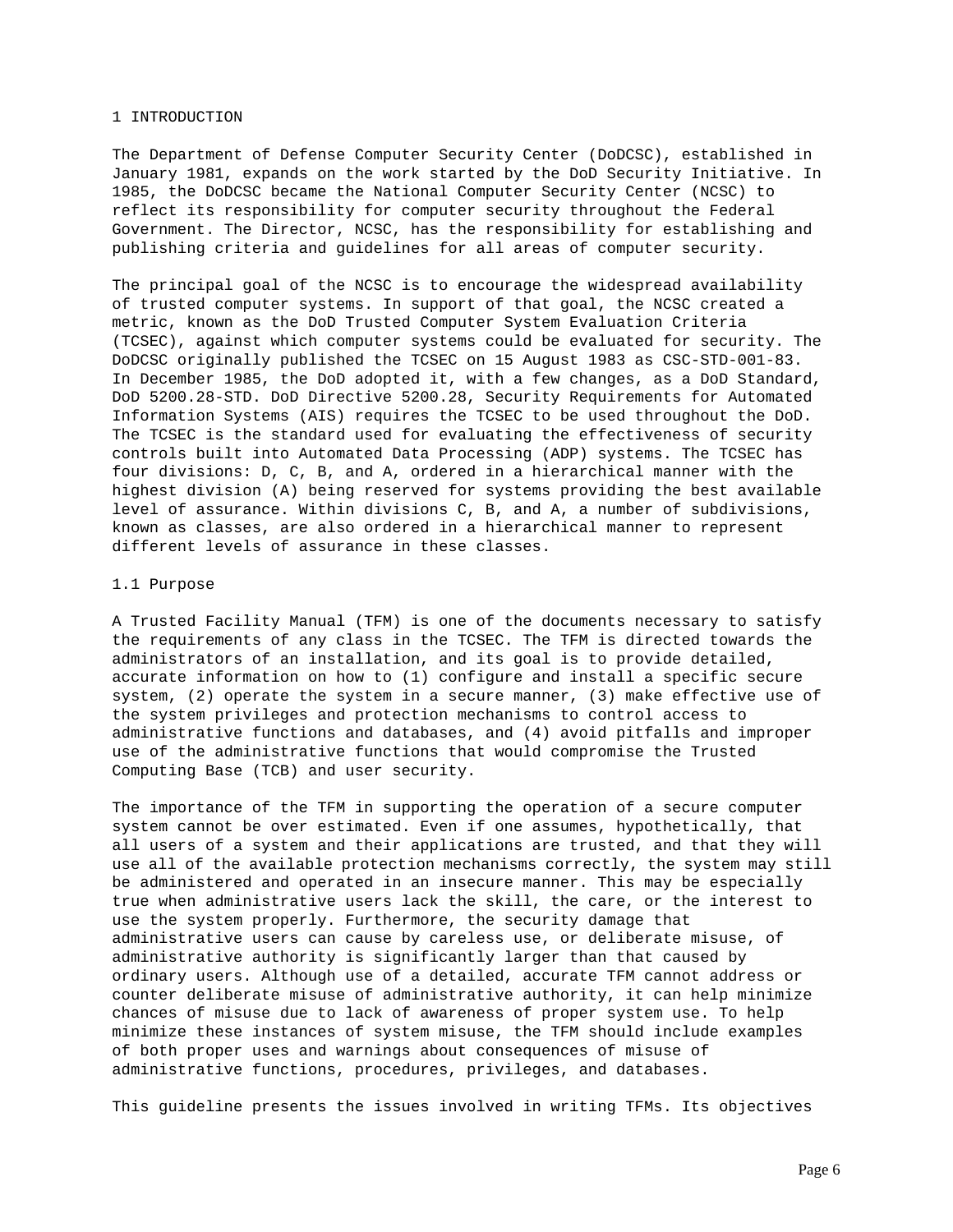are (1) to provide guidance to manufacturers on how to document functions of trusted facility management implemented by their systems and (2) recommend a TFM structure, format, and content that would satisfy the TCSEC requirements. The recommendations made herein should not be considered as the only means to satisfy the TCSEC requirements. Additionally, this document contains suggestions and recommendations derived from the TCSEC objectives but which are not required by TCSEC in the TFM area. For example, the TFM may include documentation required by the TCSEC in the areas of System Architecture, Design Documentation, and Trusted Distribution. The inclusion of this documentation in a TFM instead of other separate documents is optional.

### 1.2 Scope and Contents

The TFM should give specific guidance to administrative users on how to configure, install, and operate a secure computer system, and should clearly illustrate the intended use of all security features, citing actual system commands and procedures. Although a high level of detail in illustrating key security concepts would benefit administrative users, the TFM cannot be considered to be, nor can it be, a training manual in the area of computer security in general, nor in the area of system administration in particular. Instead, the TFM user is assumed to have some familiarity with the notion of trusted systems within the realm of computer security. The TFM will provide the user with detailed information on how to administer and operate a specific trusted system in a secure manner.

Many different organizations of the TFM are possible. For example, an acceptable TFM format would provide a separate section describing specific security responsibilities of any separate administrative roles, such as those of the security administrator, auditor, system programmer, operator, that are supported in the system; available commands for each role; use of each command; parameter and default settings; specific warnings and advice regarding the use of functions, privileges and databases of that role; and the specific responsibilities of that role for TCB security. Use of this format is advisable for manuals of systems in higher security classes, namely B2, B3, and A1, where separation of administrative roles is required.

An equally acceptable TFM organization and section format would provide a separate section for each functional requirement area of the TCSEC, namely, for security policy (e.g., Discretionary Access Control (DAC), Mandatory Access Control, (MAC)), accountability, and TCB protection. Each section would include available commands, system calls, and procedures relevant to that area; use of each command (including the effects of each command when used by different administrative roles); parameter and default settings; and specific warnings and advice regarding the use of functions, privileges, and databases available to commands of that area. Use of this alternate format is advisable for lower security classes, namely C1-B1, where the TCSEC does not mandate any separation of administrative roles. Either of the two alternate TFM formats mentioned above is equally acceptable for all TCSEC security classes as long as the TFM satisfies the TCSEC requirements. Furthermore, other TFM formats would also be acceptable as long as they satisfy the stated TCSEC requirements. The TCSEC neither requires nor suggests a specific TFM format.

This guideline contains eight additional sections. Section 2 defines the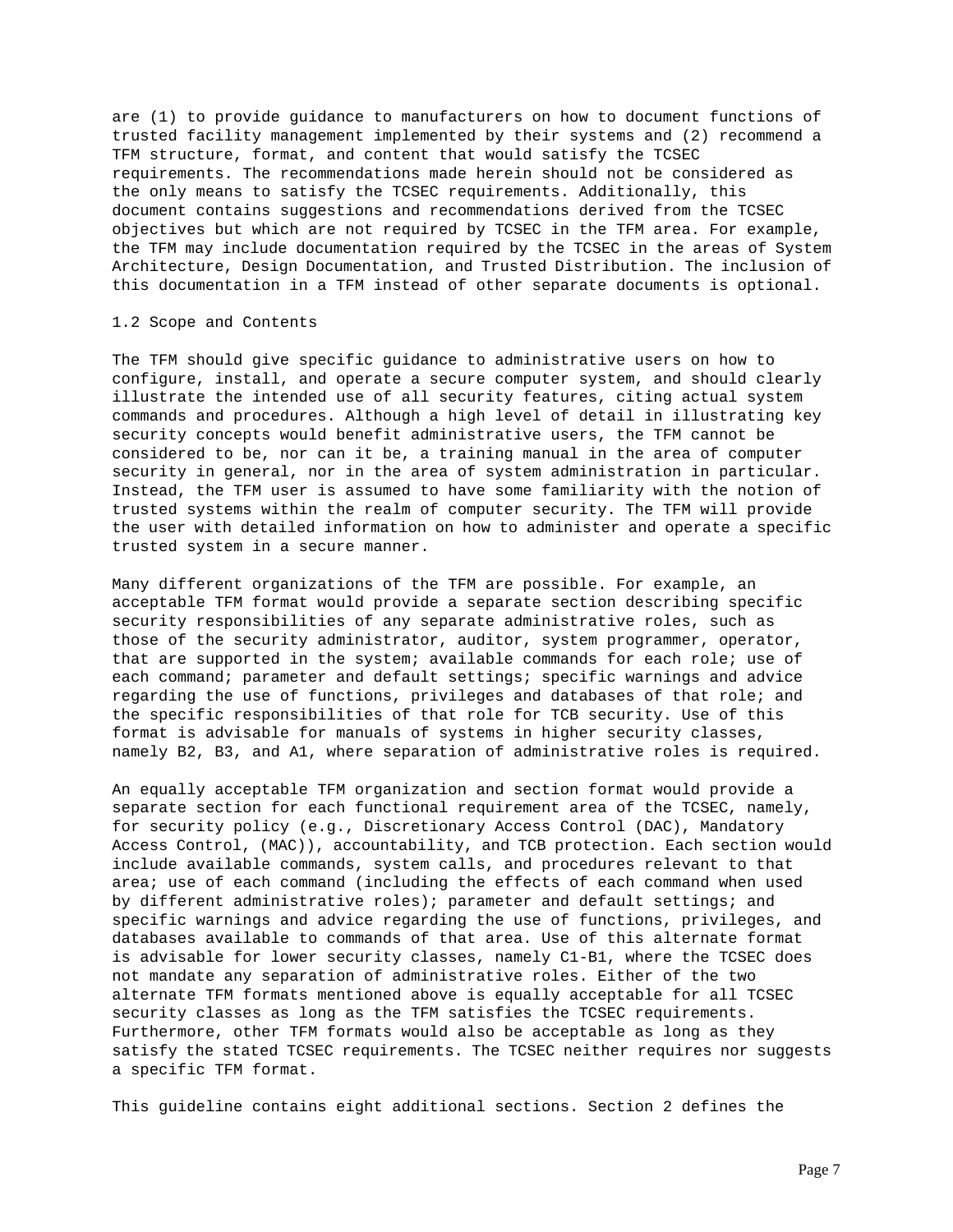security and accountability policies and mechanisms of systems. Section 3 identifies and explains the security-relevant and security-irrelevant functions of an administrator. Section 4 identifies and explains the use of TCB commands and interfaces used by administrative users. Section 5 defines day-to-day routine operations performed by administrative users and the security vulnerabilities of these operations. Section 6 identifies all TCB security and integrity responsibilities of administrative users.

Section 7 presents recommendations for writing the TFM that satisfy the requirements of the TCSEC. Section 8 is a glossary. Section 9 lists the references cited in the text. Each section consists of three parts: a statement of purpose, an explanation of how that purpose can be achieved, and an outline summarizing the recommendations made.

These guidelines apply to computer systems and products built or modified with the intention of satisfying the TCSEC requirements.

## 1.3 Control Objectives

The control objectives for the TFM are similar to those of other documentation areas of the TCSEC. They refer to what should be documented in a particular area, such as the trusted facility management, and how this documentation should be structured. Thus, the control objectives for writing the TFM are:

- (1) the TFM shall address all the requirements specified by the TCSEC that are relevant to it; and
- (2) the TFM shall provide detailed, accurate information on how to:
	- configure and install a specific secure system;
	- operate a system in a secure manner;
	- avoid pitfalls and improper use of administrative functions that would compromise system and user security.

#### 1.4 TFM Introduction

The purpose of this section in the TFM is to explain the scope, use, and contents of the TFM of a particular system. In general, the scope of the TFM should include explanations of how to configure and maintain secure systems, administer and operate them in a secure manner, make effective use of the system's privileges and protection mechanisms for administrative use, and avoid pitfalls and misuse of administrative authority. Depending on the particular computer system, the complexity of trusted facility management may differ and thus the scope of the TFM may differ accordingly. For example, in large systems, system configuration and installation is a complex activity described in a separate system administration manual that may, or may not, include the other important areas of the TFM. In contrast, system configuration and installation is a relatively simple activity defined in a single chapter of a TFM for a small system, such as a multiuser workstation.

The introduction to the TFM should also discuss the recommended use of the manual. In particular, this section should define the skills and general computer systems and security background assumed for administrative personnel. This is necessary because different administrative functions require different levels of skill. For example, an individual in the system programming staff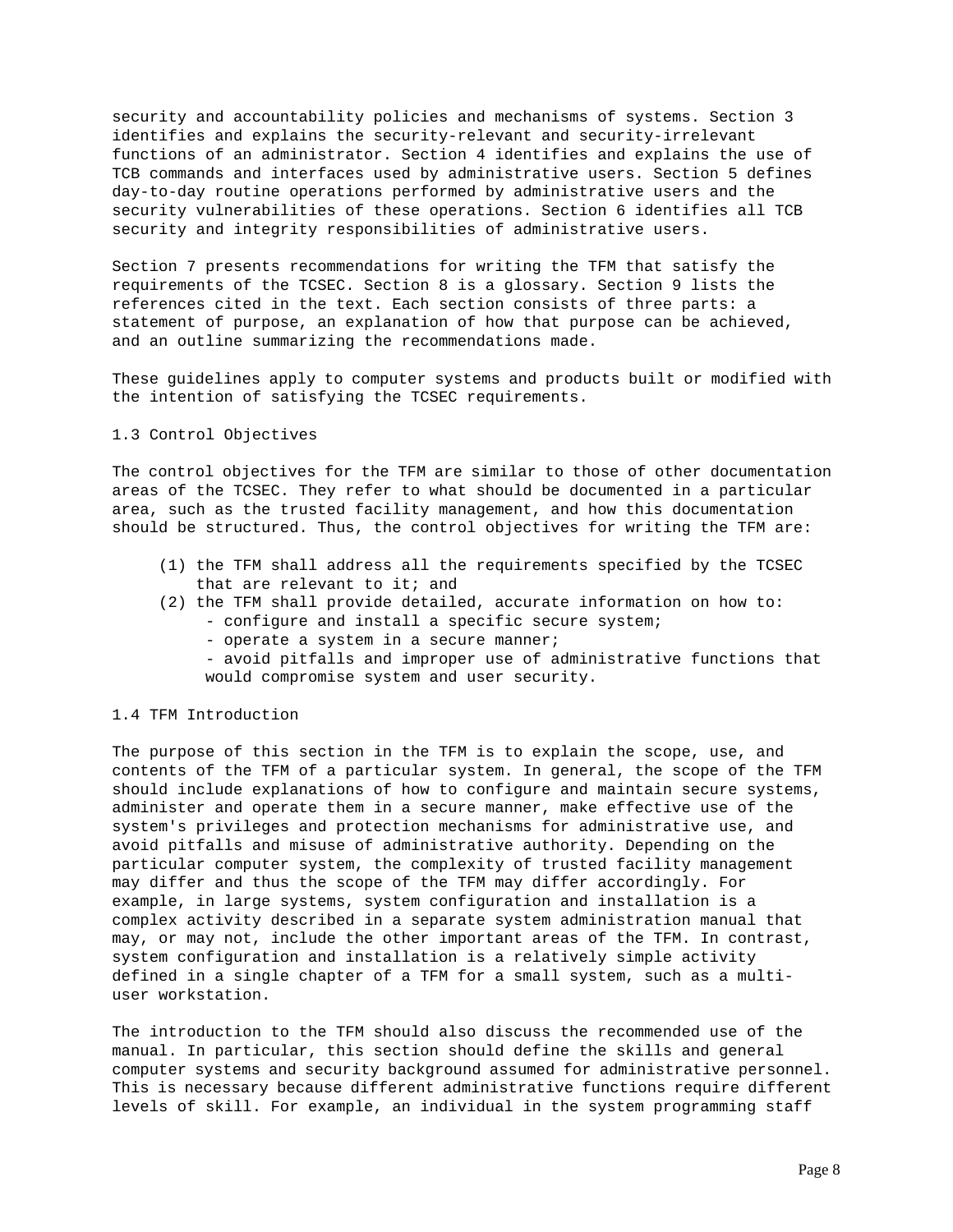that configures, installs, and maintains the TCB code often needs considerably more technical skills than an individual in the accounts management staff. Similarly, a security administrator needs more detailed knowledge of the system security policy and accountability than individuals assigned to operator's roles. The definition of required skills and background is important in aiding the management of a particular organization in assigning appropriately trained individuals to various administrative tasks.

In defining the use of the TFM, the introductory section should also include a list of other system manuals that may be consulted by the administrative staff. For example, most administrators may benefit from an understanding of the Security Features User's Guide (SFUG). Most system designs use the DAC mechanisms described in the SFUG for protection of, at least, some administrative files, and may use the trusted path mechanism to prevent spoofing of administrative commands. Similarly, whenever manual sections that logically belong in the TFM are in fact provided in other manuals -- system configuration and installation manuals, and system reference manuals containing descriptive top-level specifications (DTLSs) of commands and interfaces used by administrative users---the TFM Introduction should include references to these additional manuals. The TFM should place the references to these manuals in context and provide a brief synopsis of the relevant information from the specific manual citation. This citation would help narrow the reader's focus to a few pages of the referenced manual. Furthermore, references to documents, manuals, and standards that may be beneficial to some administrative personnel, such as password management and use guidelines and standards, should be made in this section. References to educational and training documents that are helpful to administrative personnel may also be included here.

The TFM writer may also want to define the limitations of the TFM in terms of security scope. For example, some security issues such as personnel background verification, assignment and maintenance of users' trust levels, physical system and environmental security, proper use of cryptographic techniques and devices, and procedures that assign individuals to administrative roles, generally fall outside the scope of TFM definition. Explicit recognition of such limitations enables the management of a secure facility to plan countermeasures for areas of vulnerability not countered by the trusted systems.

Finally, the introductory section of the TFM should include a "road map" defining the contents of each TFM section and possibly the relationships between various manual sections. This road map may also identify the selfcontained sections of the manual that can be read independently of other sections.

In summary, the introductory section of the TFM should include:

- (1) Scope of the manual
	- guide the configuration and installation of secure systems; - guide the operation of a system in a secure manner; - enable administrative personnel to make effective use of the system's privileges and protection mechanisms;
	- -issue warnings about possible misuse of administrative authority.
- (2) Recommended use of the manual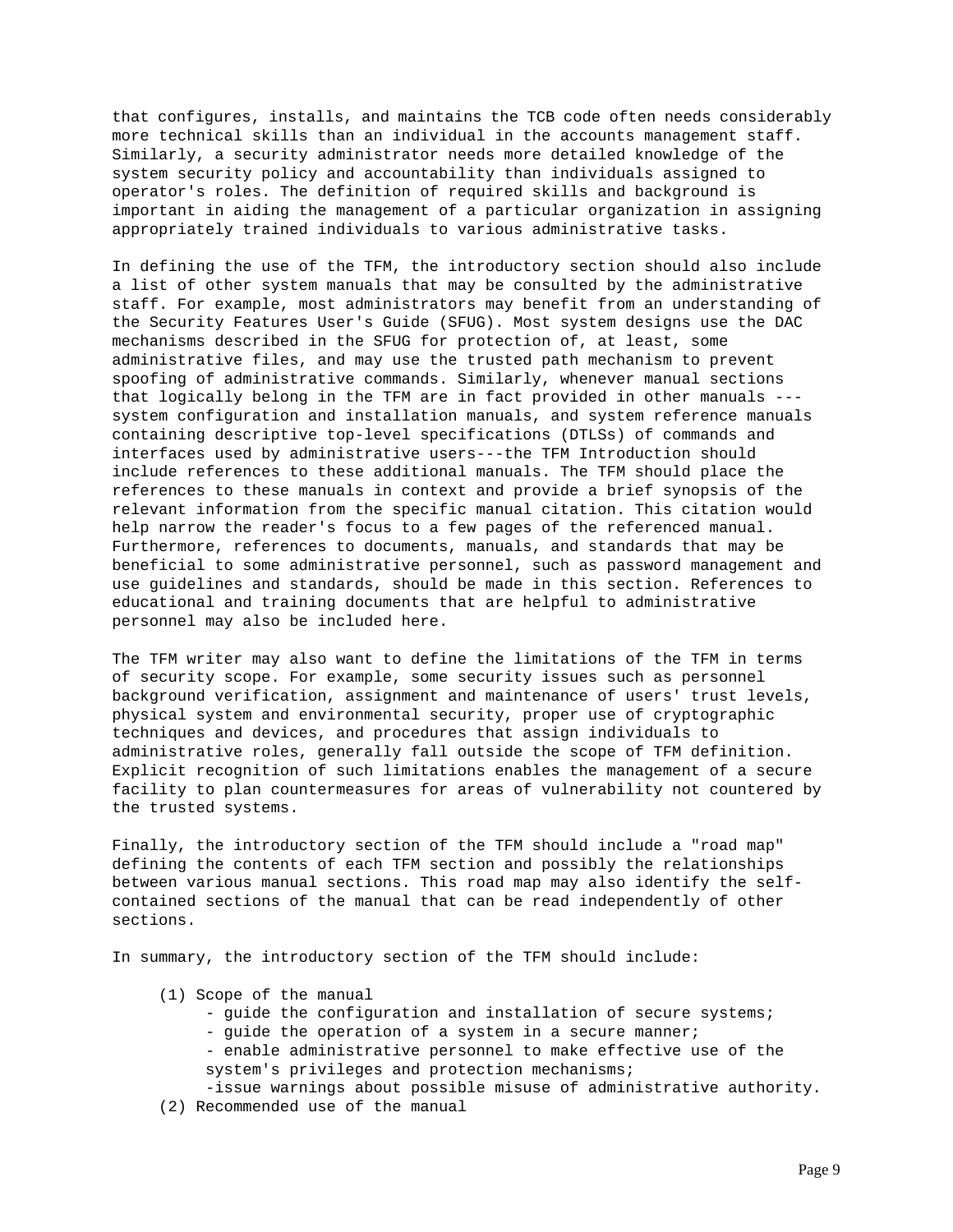```
 - review skills and systems background necessary for
     administrative personnel;
     - suggest additional manuals, reference material, and standard,
    needed by administrative personnel;
     - specify the limitations of security scope;
(3) TFM contents
```
- contents of each section;
- section relationships.

#### 2 SYSTEM SECURITY OVERVIEW

The purpose of this section of the TFM is to define the security and accountability policies and mechanisms of the system that are designed to counter a set of perceived threats. The focus of this section should be on the administrative-user functions available to counter threats, the privileges and protection mechanisms available to administrative users, and the general vulnerabilities associated with actions of administrative users. This section should also include a list of dependencies on other security measures, such as those for the maintenance of physical security, which, although not required by the TCSEC, should be taken into account by the management of the system installation and by system accreditors.

### 2.1 Threats

Examples of the general security threat handled by systems built to satisfy a TCSEC class is that of unauthorized disclosure of information through either unauthorized direct or indirect access to system and user objects through system failures, subversion, and TCB tampering or through use of covert channels. The manual should describe some of the common attacks that cause unauthorized disclosure of information, in the context of the specific system. These examples might include the use of Trojan horses in untrusted shared programs, the use of covert channels by untrusted users and applications, the use of known penetration methods that cause unauthorized disclosure of sensitive or proprietary information, and the misuse of access authorization to retrieve and disclose sensitive information (e.g., insider attacks).

2.2 Countermeasures Based on Security and Accountability Policies and Procedures

This section of the TFM should include a brief discussion of the protection mechanisms available in the system that help counter the threats defined in the above section. This discussion should serve as a summary of the protection philosophy used in the design and implementation of the protection mechanisms and should include a presentation of the role of security policy (both discretionary and mandatory policy, if any), accountability, and assurance (both operational and life-cycle assurance). The dependency of the system security mechanisms on administrative-user actions should be emphasized here.

This section should point out clearly the types of threats that can, or cannot, be countered by a specific policy or mechanism. For example, this section should state that DAC mechanisms cannot, and are not meant to, prevent or contain threats posed by Trojan horses implementing time bombs, trap doors,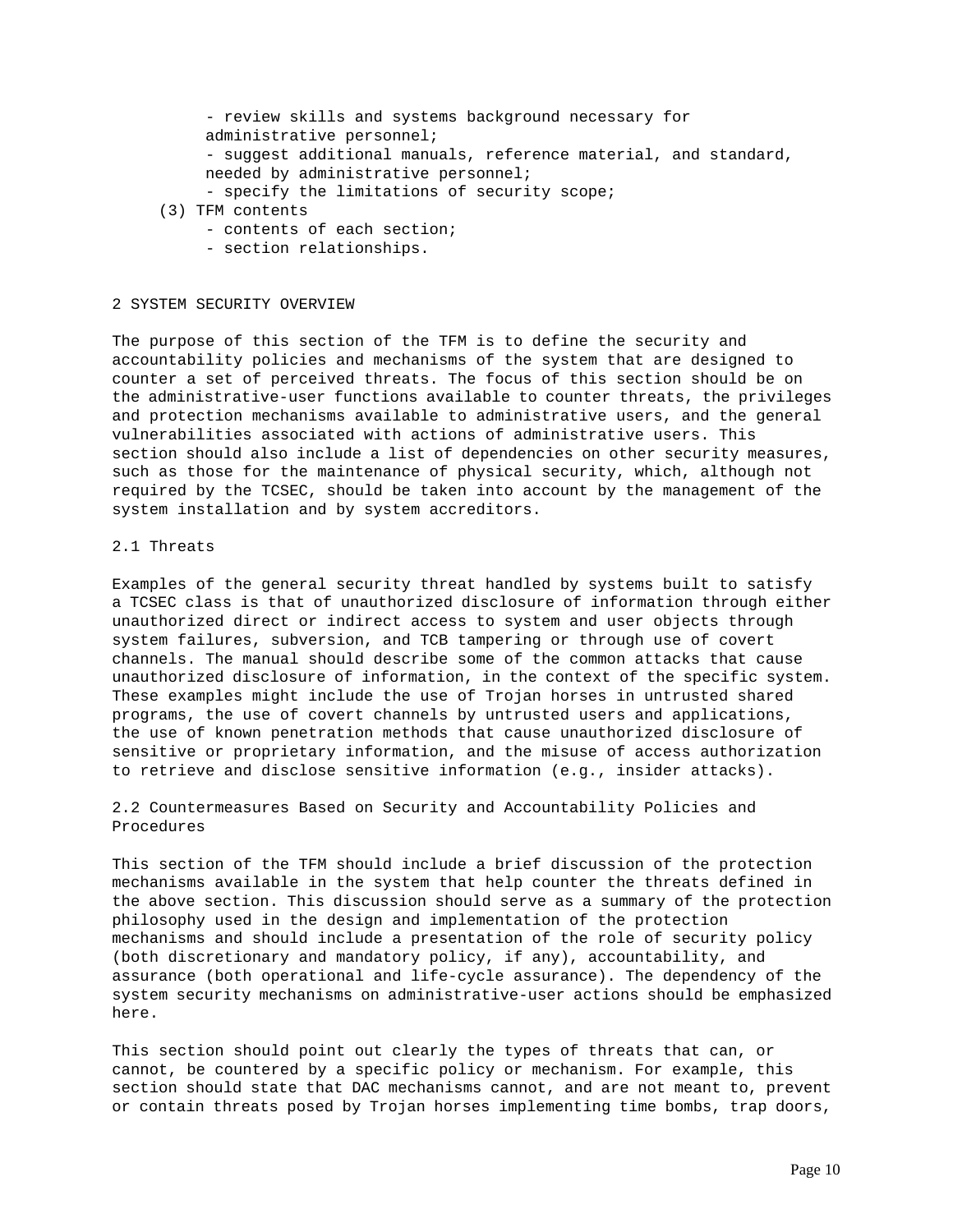or viruses placed in shared, untrusted applications [2]. DAC mechanisms cannot, nor are they meant to, detect or prevent access performed by an authorized subject on behalf of an unauthorized subject (e.g., the surrogate access problem [3]). Furthermore, DAC mechanisms are not, nor were they ever claimed to be, capable of controlling information (as opposed to access privilege) flows. Only MAC can handle these problems.

This section should discuss, in the context of the specific system, the role of specific accountability mechanisms and policies in countering security threats not handled by access control mechanisms. An example is the use of audit mechanisms to complement access control mechanisms in the sense that they can detect attacks initiated by authorized users (i.e., by "insiders"), or that trusted-path mechanisms are required to prevent spoofing, a threat not usually countered by access control mechanisms or policies.

The emphasis in describing the above-mentioned threats and countermeasures should be on the identification of the TCB mechanisms and policies that counter a specific threat. For example, the summary of the countermeasures supported by the system should include the basic assertion (and in other design documents, the justification) that the TCB itself is non-circumventable and tamper proof. Additional points of emphasis may be that all countermeasures supported in the system require the interaction of both access control and accountability mechanisms, and that these mechanisms should be employed by both ordinary and administrative users. This section should provide examples of interaction between ordinary and administrative user decisions to illustrate both the positive and negative consequences of such interaction.

## 2.3 Explicit Physical Security Assumptions

The TCSEC does not include requirements for physical security of the system installation. However, the TFM should include a section or a subsection that states the physical security assumptions made by the system designers. These assumptions should be satisfied by the management of the organization responsible for deploying the system, as the evaluation of physical security is the responsibility of the system's accreditors.

The explicit inclusion of the physical security assumptions made by designers in the TFM will provide the accreditors with the necessary input for the deployment of the system in different operational environments and provide the administrative users an important input for the sound definition of the system security profile. For example, systems that do not provide trusted paths for administrative users usually assume that a set of terminal ports is reserved for the connection of administrative consoles that are physically separated from the rest of the user terminals for the entire lifetime of the system. Also, a common assumption is that the system definition of the security profile ensures that the level of trust associated with the physical environment containing a system's peripheral will always dominate the maximum sensitivity associated with that peripheral. Similarly, this section should emphasize that systems allowing legitimate users to access their components (e.g., removable media) should be used only in environments where both administrative and ordinary users are trusted to access all data in the system and are trusted not to misuse their physical access permissions. (In such environments, the use of untrusted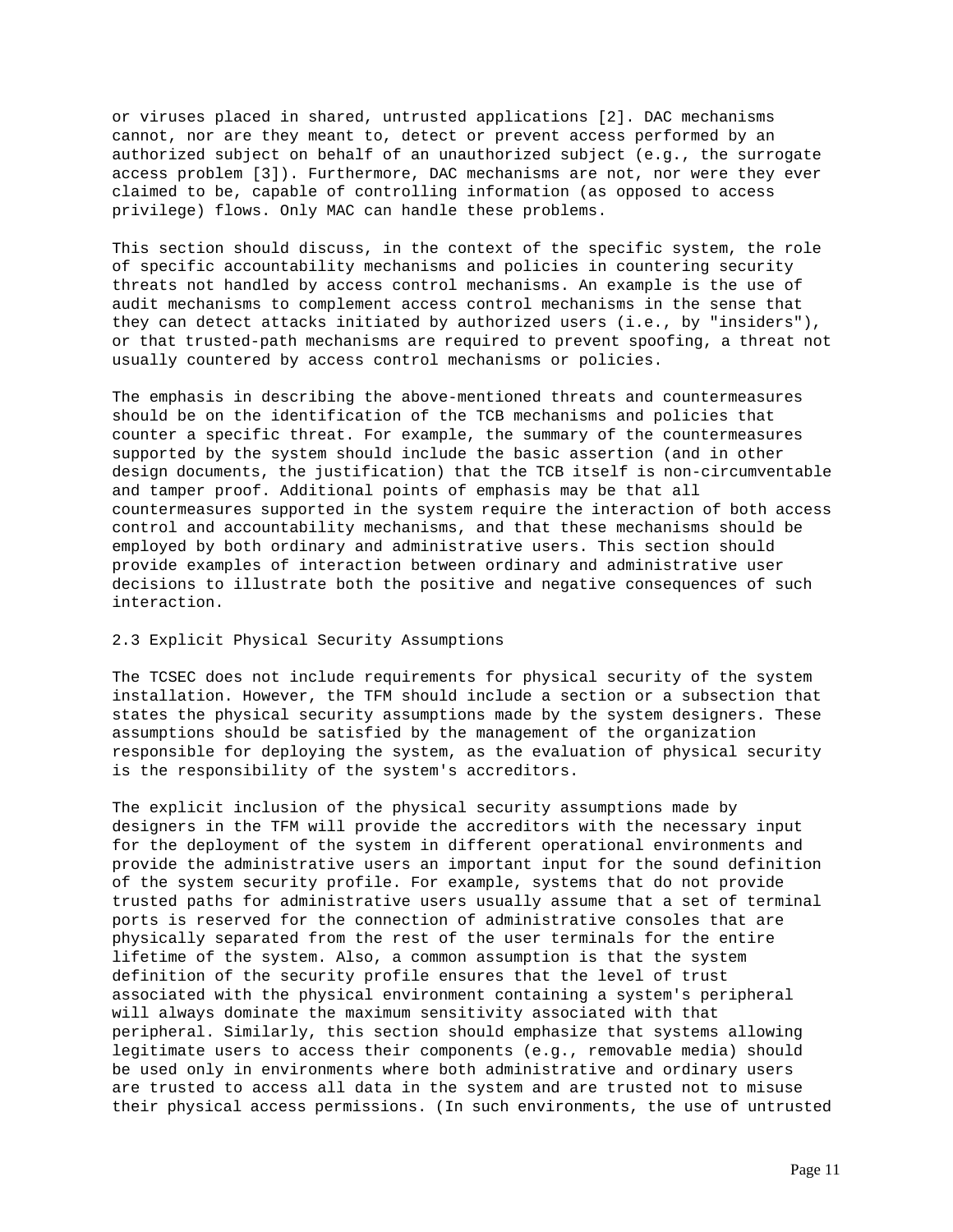applications may still require the use of trusted systems even though all users are trusted to access all data.) In systems that do not allow users to access the system components, or when the above level of user trust cannot be guaranteed, the TFM should suggest the physical controls necessary to counter, or deter, the potential threat of physical access to system components. The presentation of the physical security assumptions made by system designers should enable accreditors to determine the security risks and exposures assumed by system use as well as the required countermeasures.

### 2.4 Protection Mechanisms Available to Administrative Users

The security of any system depends directly on the security of the administrative commands, interfaces, and databases. For this reason, administrative commands, privileges, and databases shall be protected from ordinary users, and in some TCSEC security classes, shall be separated on a role basis. This section should identify the protection mechanisms available to administrative users to ensure that these users are aware of the means available to control access to their commands, privileges, and databases.

All protection mechanisms that can be manipulated by ordinary users are also usually available to administrative users. For example, all user identification and authentication, and DAC mechanisms are available to administrative users. In addition to mentioning these mechanisms, which the SFUG already defines, this TFM section should include the description of the mechanisms available only to the administrative users and the mode of their safe use. For example, the use of special trusted-path mechanisms based on physically protected, hard-wired consoles, which may allow the invocation of command processors available only to administrative users, and the use of audit mechanisms to detect potential intrusion by authorized users, are only a few of the protection mechanisms specific to administrative users [7].

### 2.5 Security Vulnerabilities and Warnings

This section should describe the security vulnerabilities of administrative commands and procedures, and should suggest specific ways to counter them. Reference [7] cites generic examples of common vulnerabilities of administrative roles and role-specific vulnerabilities. In addition to similar examples, this TFM section should include a discussion of system-specific vulnerabilities and countermeasures required in the assumed environments of system use.

In any system, design and implementation assumptions are made about administrative actions and their sequence of use. For example, the loading of a system during the installation phase, and the installation itself, may require the use of special administrative commands in a specific sequence. The definition of a user security profile may require that administrators do not reuse user and group identifiers, and that the definition of the system security profile prohibits the reuse of bit encodings of sensitivity levels without careful analysis of consequences. Other potential vulnerabilities, such as those resulting from mismanagement of audit logs and post processing of files (in on-line, off-line, and hard-copy form) should also be explained here. Design and implementation assumptions should be stated explicitly in this section to ensure that administrative users are aware of the negative consequences of not satisfying these assumptions.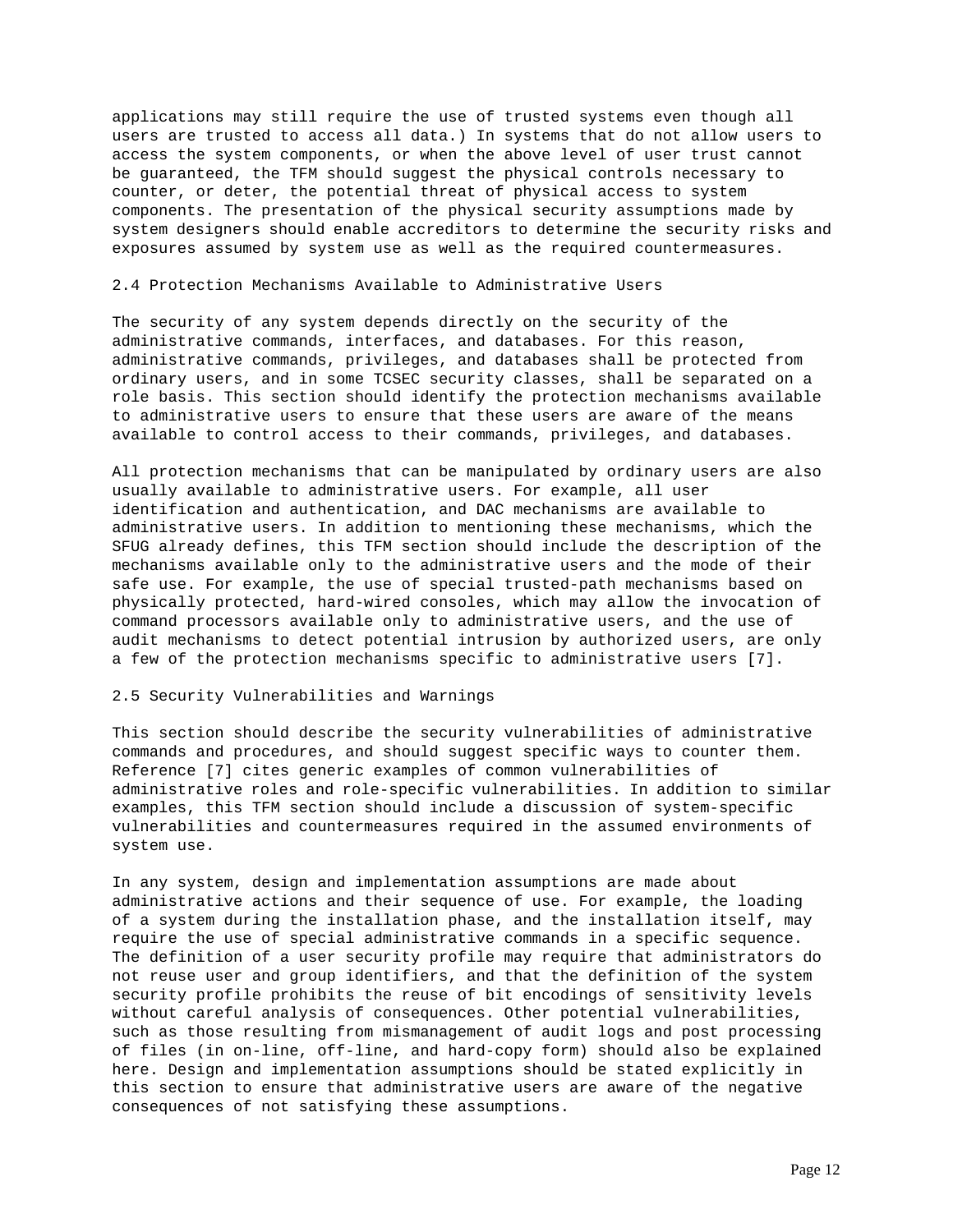#### 2.6 Separation of Administrative Roles

Security classes B2-A1 of the TCSEC require that the roles of the administrative users be separated. This requirement means that the commands, procedures, privileges, and databases of the various administrative roles shall be separated by system design and shall be documented as such. Role separation of classes B3 and A1 also requires the separation of securityrelevant functions from the security irrelevant ones. Reference [7] cites the rationale and the means of achieving role separation in trusted systems.

The TFM shall define each separate role supported by the system. Each role should be clearly defined in terms of the commands and TCB interfaces available to the role, the use of each command, the command effects and exceptions (whenever these are not defined in the DTLS of the TCB), parameter and default settings, specific warnings for the command use, and advice. The TFM should also define the specific security mechanisms used to protect privileged commands and data used by administrators.

In summary, the TFM section presenting the system security overview for administrative users should include the following subsections:

- 2.1 Threats to System Security
- 2.2 Countermeasures Based on Security Policy and Accountability
- 2.3 Explicit Physical Security Assumptions
- 2.4 Protection Mechanisms Available to Administrative Users
- 2.5 Security Vulnerabilities of Administrative Users and Warnings
- 2.6 Separation of Administrative Roles (for classes B2-A1)

### 3 SECURITY POLICY

The purpose of this section is to identify and explain the security-relevant and security-irrelevant functions of the administrators. In particular, this section should explain, in the area of security-relevant functions, the use of the TCB commands and interfaces by administrative users to initialize discretionary access privileges, to set default user accesses to system objects after user registration, and to distribute, review, and revoke access privileges on behalf of users in systems that implement DAC in a centralized way (2]. In systems that support MAC, this section also identifies and explains the use of TCB commands and interfaces by administrators to define and change the system security profile (e.g., the system-sensitivity map, sensitivity level limits for system devices, and file systems), to define and change object sensitivity levels (e.g., label imported, unlabeled data, and media), and to change the trust level of active subjects, whenever such a function is supported. This section also should define the administrator's interfaces for other functions related to the support of DAC and MAC, such as changing object ownership, restoring privileges deleted accidentally, destroying errant processes, running consistency checks on system and user security profiles, and managing user accounts.

Reference [7] outlines the role of the security administrators in support of the security policy defined in a system. The TFM should specify the commands, system calls, functions, their parameters and default settings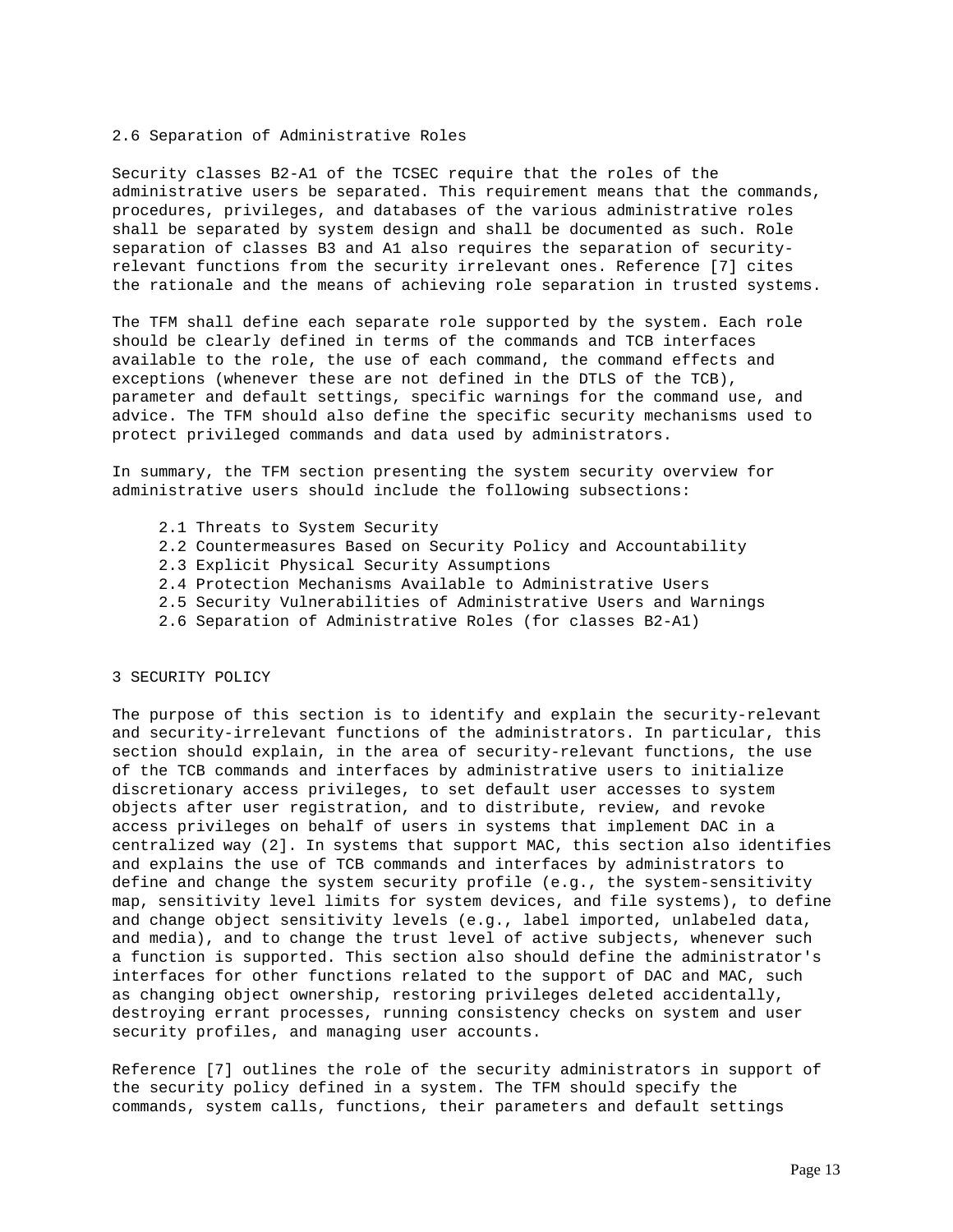provided for each area of security policy and support, and should provide examples of use, potential misuse, and security implications of command misuse. For example, the TFM should explain how the administrator can change the sensitivity label of an object or a subject, and cite the expected security consequences Of such action and also how the administrator may determine the consequences of such a change in the given system. Similarly, the administrator may decide to reuse a binary representation of a sensitivity level to define a new sensitivity level. For this process, the manual shall state the circumstances in which this change is allowed, if ever, and should explain the conditions under which this change is safe. All commands, system calls, and functions should be defined in terms of their effects, exceptions, and parameters. The use of commands should be illustrated by examples showing the correct settings of various command options. This section should describe the recommended reactions of the administrator to such exceptions (unless these reactions are already described in the call/command DTLS).

The administrative functions and interfaces used in supporting the security policy have potential vulnerabilities. Reference [7] outlines some of these generic vulnerabilities. The TFM shall include warnings of all known specific vulnerabilities in the given system and possibly suggest means of reducing system risk associated with such vulnerabilities. Minimally, the TFM should specify the dependencies of the administrative roles on external policies and procedures that would help reduce system risk associated with identified vulnerabilities.

In summary, the security policy section of the TFM should include the following subsections (whose contents are discussed in more detail in reference [7]):

3.1 Discretionary Access Control

 - TCB commands and interfaces used to initialize DAC privileges and defaults;

 - TCB command interfaces to distribute, review, and revoke user privileges in systems that support centralized DAC;

- group membership definition and impact on DAC.

 - change of object ownership (if any), restoration of accidentally deleted privileges, destruction of errant processes;

3.2 Mandatory Access Control

 - TCB commands and interfaces to define and change system security profile; classify, reclassify and import objects; and change trust level of active subjects;

- consistency checking of system security and user profiles.

3.3 Management of User Accounts

 - definition and deletion of user and group accounts and identifiers.

- 3.4 Command System Call and Function Definitions
	- effects and exceptions (if not defined in DTLSs);
	- parameter and default settings;
	- examples of command use and potential misuse.

 3.5 Warnings of Specific Vulnerabilities of Administrative Procedures and Activities Related to Security Policy.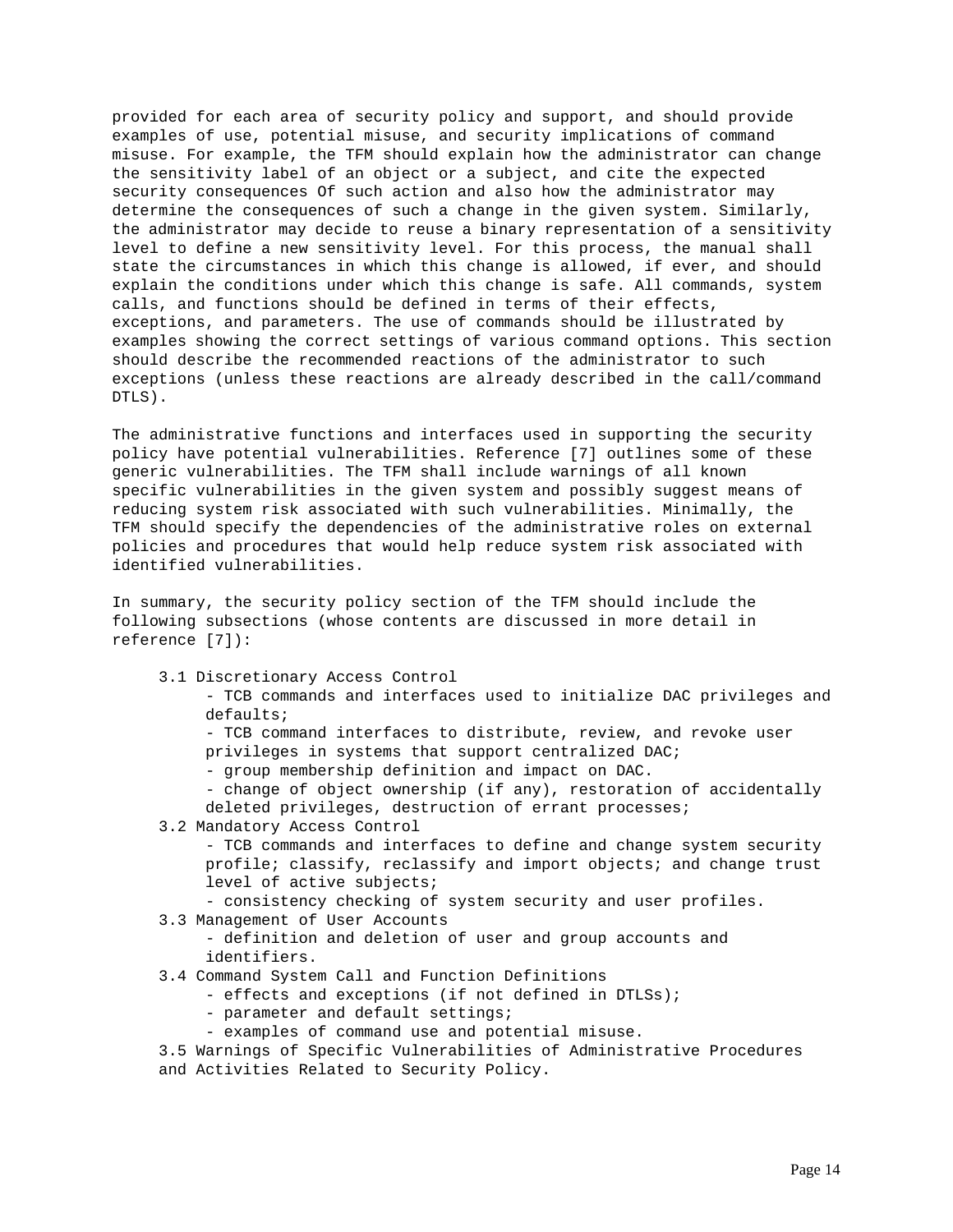#### 4 ACCOUNTABILITY

#### 4.1 Identification and Authentication Functions of Administrative Users

The purpose of this section is to identify and explain the use of TCB commands and interfaces that should be used by administrative users to set up user security profiles, and to determine authentication and authorization parameters associated with the user identification and authentication mechanism. Reference [7] defines the role of the security administrator in the identification and authentication area. The TFM shall specify the commands, system calls and functions, and their parameters and default settings that are provided by the specific system, and should provide examples of the use, or potential misuse of these commands, and the security implications of command misuse. For example, the TFM should explain how the administrator can initialize user passwords, can distribute special passwords to other administrative users, and set up account restrictions (e.g., restricted time intervals for login, account cutoff). The commands that allow the definition of user and group identifiers shall include an explanation of how these identifiers should be chosen, why they should not be reused, and what the consequences of identifier reuse are.

In most systems, the setting of the user security profile also includes the definition of some discretionary privileges associated with the user account. For example, in systems that use groups to enforce DAC policies, administrators define the group membership. The TFM shall explain the consequences of adding or deleting a user identity to a group in terms of the added or lost discretionary privileges, and provide appropriate warnings. In systems where the user security profile also includes the specification of the maximum level of trust for each user, the TFM shall also discuss the security implications of incorrect definition or change of these levels and the interactions between these levels and the sensitivity levels of various system components (defined in the system security profile). It should also include examples of and warnings about such changes. The commands available to system administrators also include those to define and change the parameters of the login/logout mechanism used by a system. Consequently, the TFM should explain how to define these parameters, which include the time-out period, multiple login attributes, maximum Iogin time, and limits on unsuccessful logins from a terminal or into an account [7] (e.g., specific commands, command options, formats, parameter ranges, and default values). Whenever the trusted path mechanisms available to administrative users require special procedures, such as use of specific hard-wired consoles, the TFM shall specify how the administrative users can use the trusted path mechanism in a secure manner.

The TFM shall also explain the implications of the system security profile definition in providing authorization data for user log ins. For example, a terminal's maximum and minimum sensitivity levels provide cutoff values for whether a certain user login level can be used and whether a certain user with a given user and group level clearance can log in at all from a given terminal. The relationship between the terminals minimum and maximum sensitivity levels and the user's clearance level shall be explained so that consistent levels can be defined for both terminal sensitivity and user level of trust.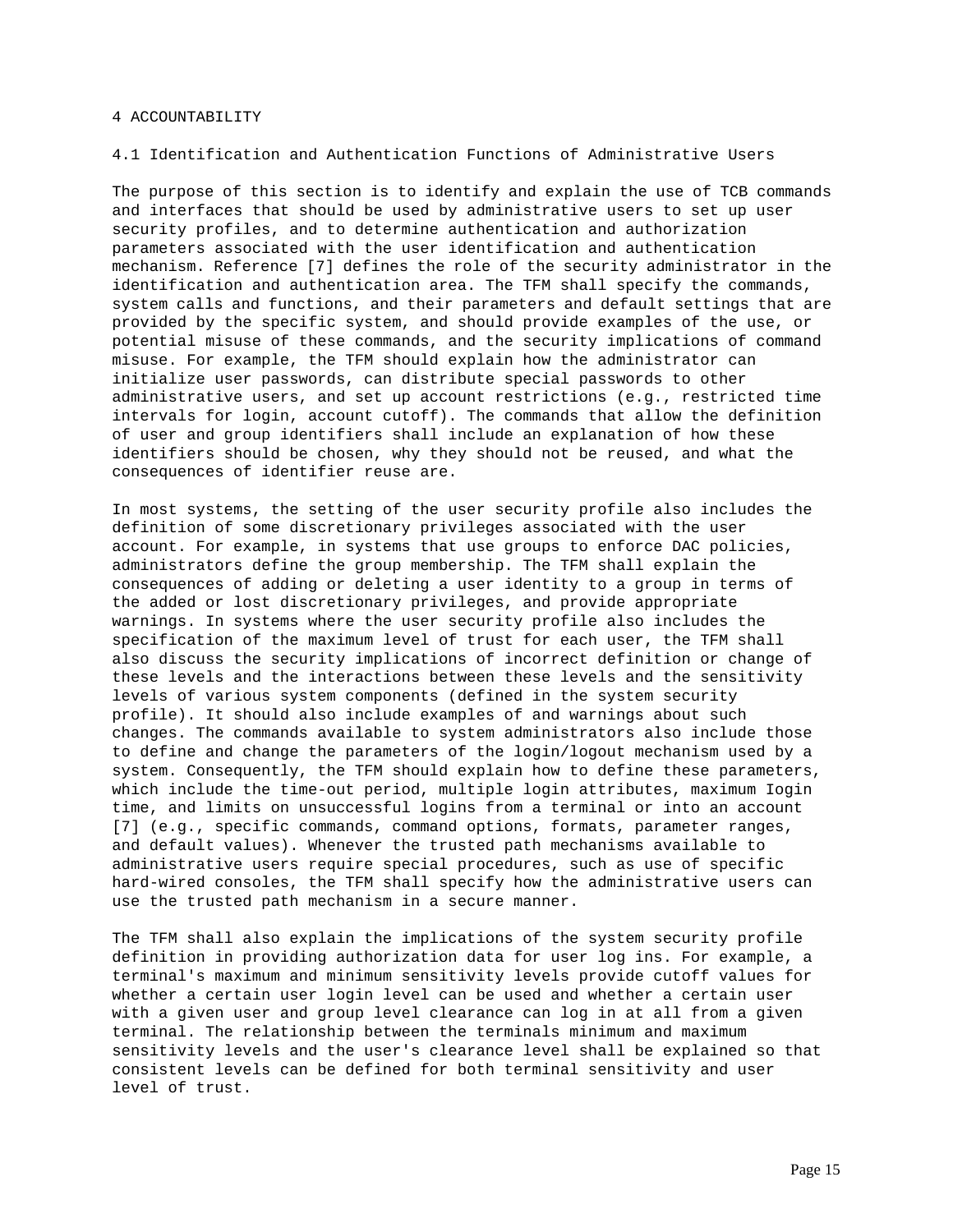Finally, administrator commands for temporarily terminating a user access to the system and for permanently deleting the user account shall be defined, and the implications of such actions defined. This section should also include warnings about potential vulnerabilities, such as object ownership set to the identity of an user or account that is no longer valid, or the reuse of an old identifier, that persist when a user account is not deleted correctly or completely, and examples of such vulnerabilities [7].

For all administrative commands defined in this and other system security areas, this TFM section should include an explanation of all exceptions and, possibly, a administrator's recommended response to these exceptions. (This reaction may already be described in the system call/command DTLS). All administrative data bases that are accessed by these commands should be identified showing how they are, or can be, protected. All mechanisms available for the protection of the identification and authentication data shall be clearly explained. The use of these mechanisms should be illustrated by examples.

### 4.2 Audit

The purpose of this section of the TFM is to familiarize administrative users with the TCB commands and interfaces of the system's audit mechanism. These commands include those that enable or disable the audit selectivity mechanism (e.g., audit-event setup and change), those that help manage the audit trails (logs), those that perform data compression and post processing analysis, and in classes B2---A1, those that set correct channel delays and randomize variables.

Some system includes a set of audit events that should always be selected for audit to ensure the consistency of subsequent events selected by the auditor and the proper functioning of the post processing tools. These events should be explicitly highlighted for special discussion in the list of auditable events supported by the system. The complete list of events shall be defined in the TFM. The audit selection mechanism should also be presented, and examples of use should be provided. Commands of the audit selectivity mechanism include those that turn on and off events on a per-user, per-process, per-terminal, per-sensitivity-level, or per-object basis. In TCSEC classes B3 and A1, the commands that turn on and off events representing accumulations of other auditable events and audit-system alarms (if any) shall also be presented.

Systems that support audit mechanisms include commands that help manage the audit files. These commands, which include those to create new and destroy old audit logs, to change audit log size and warning points, to display, format, and compress audit data, and to check the consistency of the audit database after crashes, and when these changes take effect, shall also be included in the TFM. The procedures that shall be used by auditors to ensure that the audit files do not overflow shall also be presented. The format in the audit log file of each record field and of each type of auditable event shall be presented and explained. Commands for post processing of audit logs (if any) shall also be included in the TFM. Systems designed to satisfy the B2---A1 security requirements need to have covert channels restricted to certain limits. One means of reducing covert channel bandwidths is by placement of delays and by setting of randomization variables in system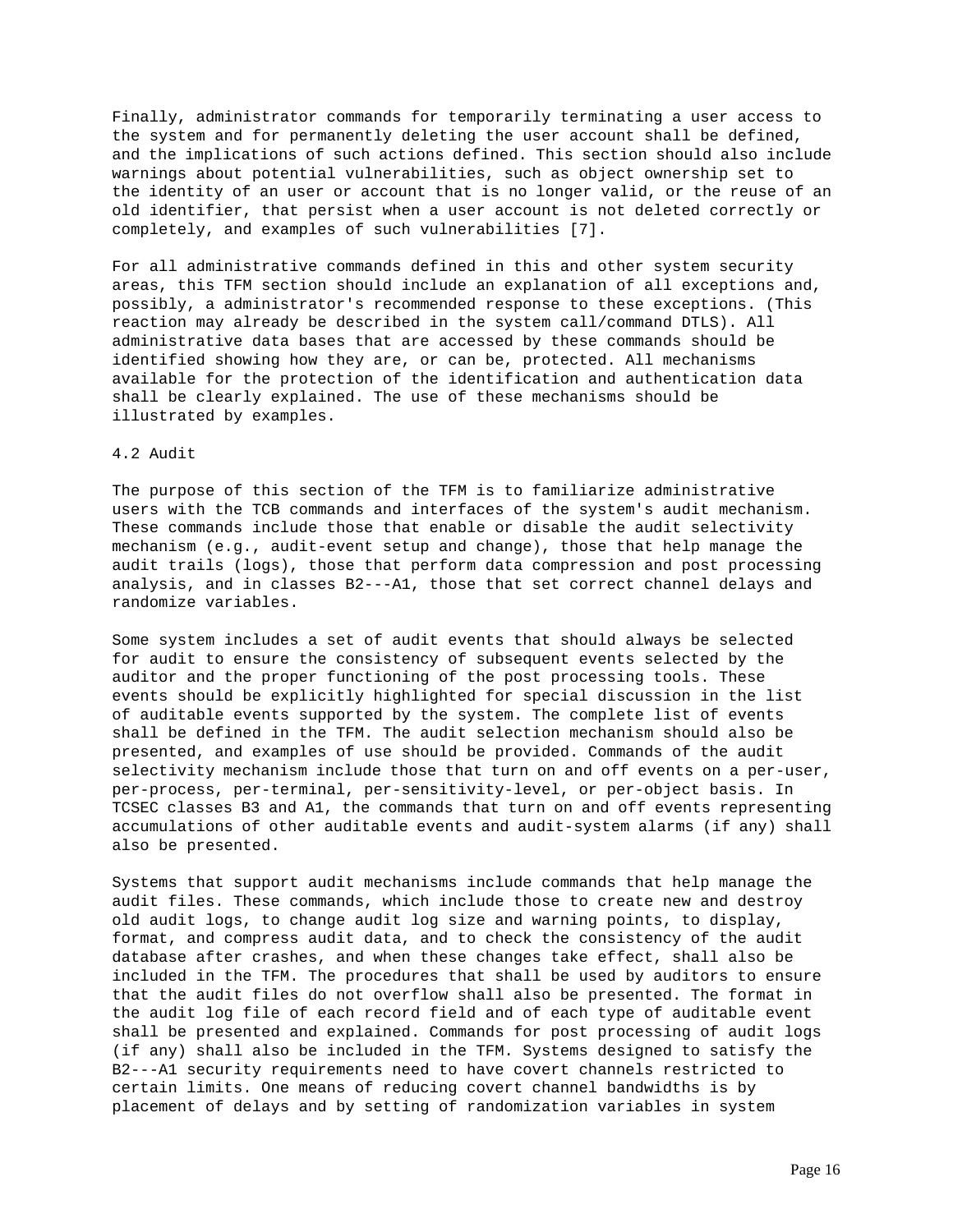kernels and trusted processes. Commands that accomplish this task should be presented in the TFM of these systems along with a description of the covert channel handling policy recommended for enforcement. These recommendations should be derived from the covert-channel analysis guideline of the TCSEC and are important because they affect not only the security policy and the accountability areas of the system, but also system performance. Reference [7] defines the administrative functions necessary to support audit activities. As suggested in the covert channel guidelines of the TCSEC, bandwidth reduction policy should be coordinated with audit policy. For this reason, the TFM should present the bandwidth reduction policy in the same section with that presenting the audit policy.

Recommendations on audit procedures should also be included in the TFM. These procedures would suggest auditing groups of specific events that may reveal misuse of access privileges, potential system-penetration attacks, and covert channel usage. They may also suggest the frequency of audit review and provide advice on how to manage audit files on-line and off-line.

For commands used by administrative users for audit, the TFM should include a description of their effects and exceptions, and should provide examples of use, potential misuse, and security implications of command misuses. Recommendations for administrator's reactions to command exceptions should also be made. Reference [7] provides examples of vulnerabilities caused by misuse of audit command and authority. These examples include loss of audit log consistency, loss of audit logs, loss of user privacy, and various forms of denial of service. Specific instances of vulnerability in a given system and possible suggestions for reducing the system's exposure to such vulnerabilities should also be included in the audit section of the TFM.

In summary, the accountability section of the TFM should include the following subsections:

4.1 Identification and Authentication

 - TCB commands and interfaces for setting up user security profiles and authentication and authorization parameters of the login mechanism;

 - password distribution to ordinary and administrative users, management of password generation, and protection of passwords; - account restrictions (e.g., restricted time intervals for log in, and account cutoffs);

- choice of user and group identifiers;

- maximum levels of trust for users and groups;

 - computation of the current level of trust for subjects (e.g., subject's clearance).

 4.2 Definition and Change of System Parameters of the Log in Mechanism and when they take effect

- timeout interval;

- multiple login attributes;

- maximum login time;
- limits on unsuccessful logins from a terminal or to an account;

- use of special trusted path mechanisms for administrative users.

4.3 Audit Mechanisms

 - audit-event selection mechanisms (e.g., audit-event setup and change);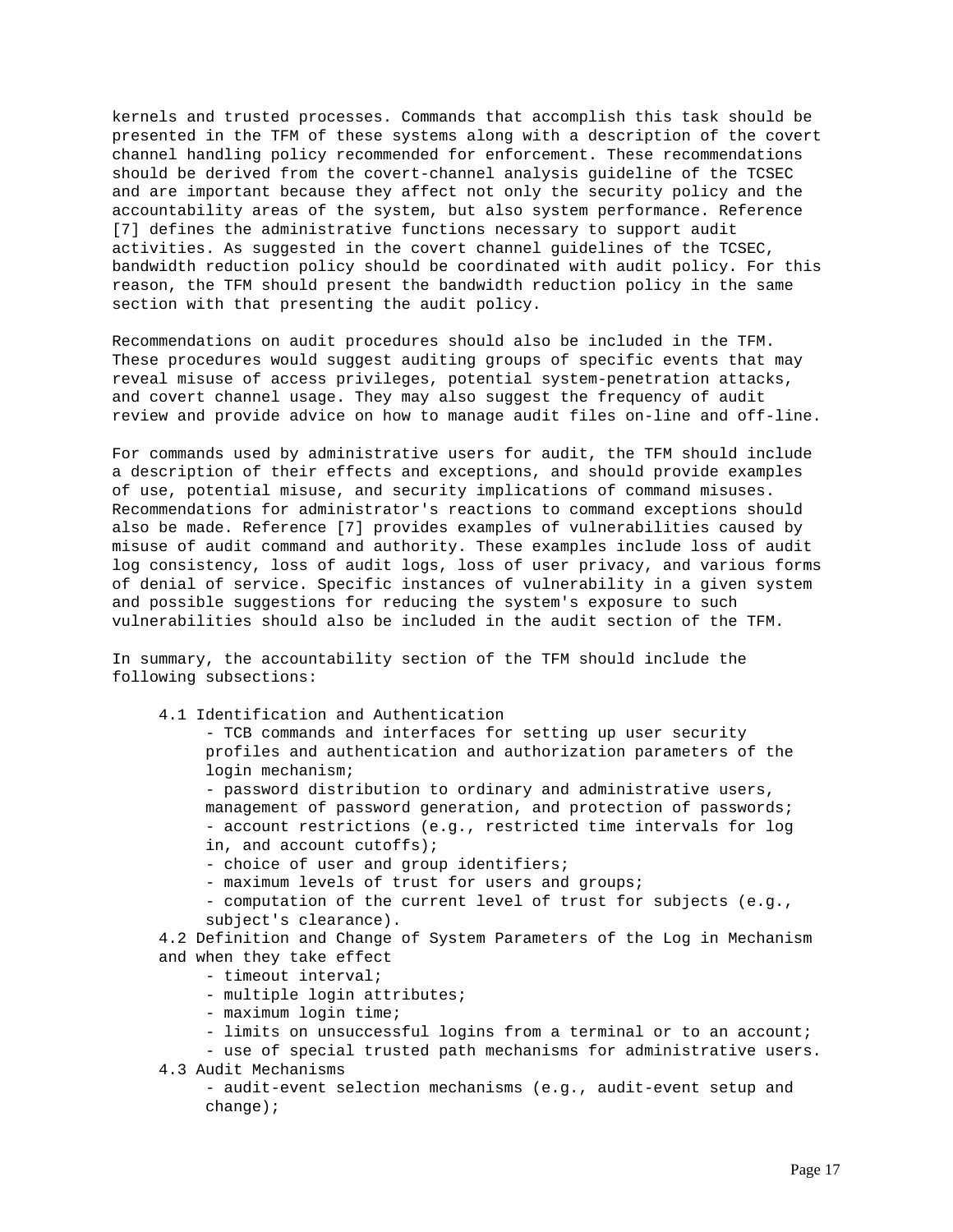- management of audit logs (e.g., protections of audit logs); - functions for formatting, compressioning, and postprocessing of audit files; - interfaces for setting of covert channel delays and randomization of variables;

- description of audit log and event formats.
- 4.4 Commands, System Calls and Function Definition
	- effects and exceptions of each command of the accountability area (if not defined in DTLSs);
		- parameter and default settings;
	- examples of use and potential misuse.

 4.5 Warnings of Specific Security Vulnerabilities of Administrative Activities and Procedures Related to Identification, Authentication, Trusted Path and Audit

## 5 ROUTINE OPERATIONS

The purpose of this section of the TFM is to define the routine operations performed by administrative users, describe the operation's security, describe the vulnerabilites associated with these operations, and provide appropriate warnings. These operations are carried out, in most cases, by execution of appropriate commands from a system console. However, in some instances, these operations involve manipulation of physical devices, such as printers, storage devices, removable media, communication switches, and modems. For this reason, this TFM section may differ from the rest of the TFM. It should contain not only definitions of specific commands and TCB interfaces, but also procedures and policies for secure use and manipulation of hardware devices.

Routine operations of administrative personnel include both securityrelevant and security-irrelevant operations. Security-relevant functions include those that boot and shut down the system, set system clocks, identify damaged user volumes and files, perform TCB backups and on-line device tests, run system integrity tests, and respond to user requests to mount/unmount volumes. Routine security- irrelevant operations include those that perform system metering, and that require operator response to various user requests [7]

This section the TFM should include a description of each command used for routine operations, including its effects and exceptions, and should provide examples of use, potential misuse, and security implications of command misuse. Examples of vulnerabilities of security-relevant, routine operations include the booting of an old version of the TCB, causing inconsistency problems for users; system shutdown while still in normal operation causing loss of files and file system inconsistencies; and inadequate use of devices and device interfaces (e.g., printers).

This section the TFM should also include descriptions of administrative commands that perform security-irrelevant routine operations. These commands include those traditionally performed by account administrators, such as commands used for maintenance of accounting files, for turning on and off accounting, for running accounting tools, for collecting statistics of system and resource usage, and billing information.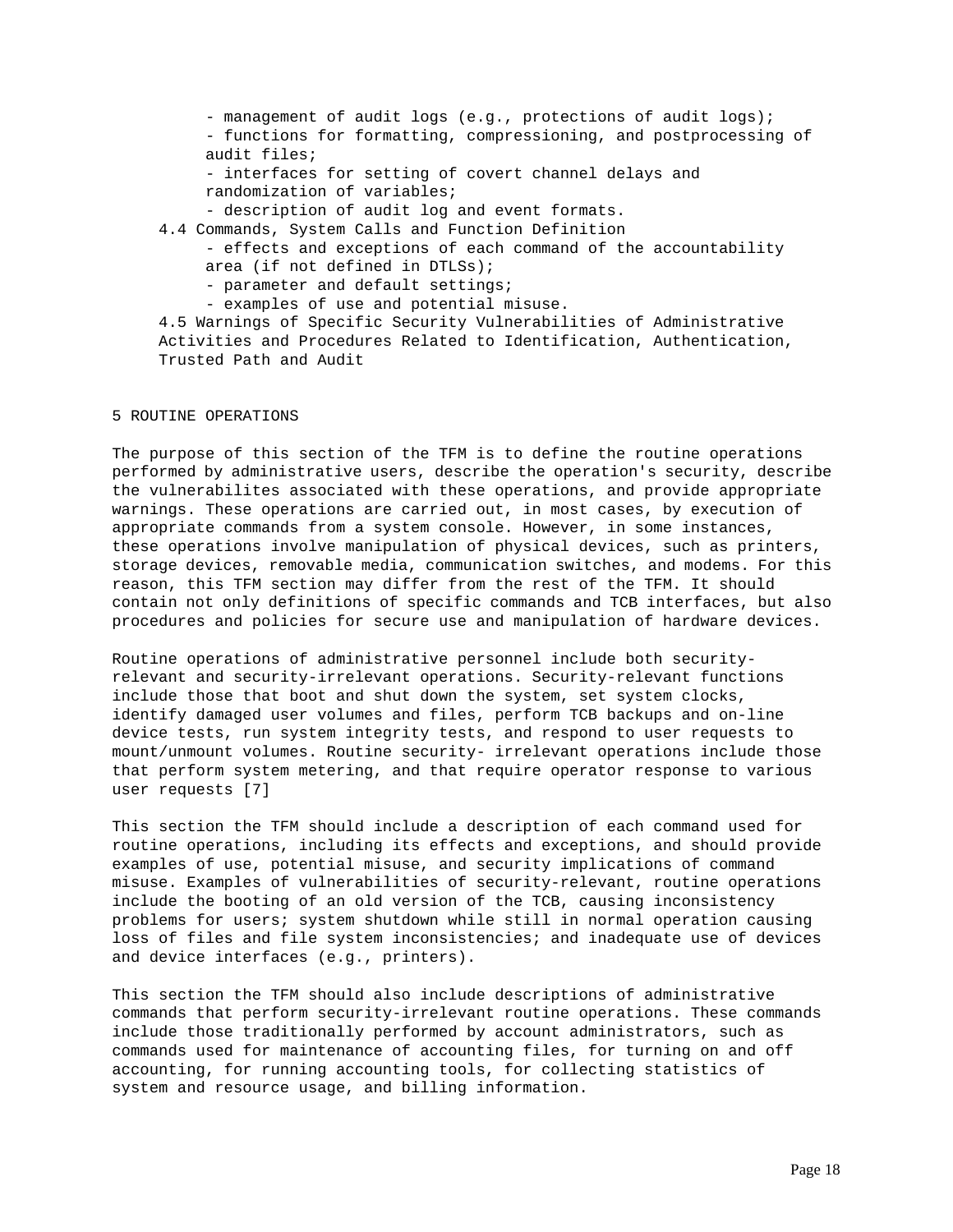Administrative policies and procedures that define security-relevant handling of devices shall also be included in the TFM. For example, procedures to install, activate, and set the current sensitivity level of a printer within the pre-defined range should be defined, and examples of the installation procedure should be given. In summary, the TFM section defining the routine administrative operations and procedure in the following subsections:

- 5.1 Security-Relevant Procedures and Operations
	- running of system diagnostics;
	- system boot and shutdown;
	- setting of system clocks;
	- identification of damaged user files and volumes;
	- routine backup of TCB files;
	- on-line device testing;
	- response to user requests to mount/unmount volumes;
	- handling of peripheral devices, removable storage, and output
	- (e.g., printers, printer output, diskpacks, tape reels).
- 5.2 Security-Irrelevant Procedures and Operations
	- back-up of user volumes;
	- system metering;
	- response to various user requests;
	- user account administration;
- 5.3 Commands, System Calls and Function Definitions
	- effects and exceptions of each command of the routine operations area
	- (unless defined in the DTLSs);
	- parameter and default settings;
	- examples of use and potential misuse.
- 5.4 Warning of Specific Security Vulnerabilities of Routine Operations

6 SECURITY OF THE TCB

The two purposes of this TFM section are to identify and explain all aspects of TCB security and integrity that become the responsibility of administrative users. Because the security of all user programs, data, and application subsystems is provided by the TCB, the maintenance of TCB security and integrity is one of the most sensitive administrative functions.

Maintenance of TCB security spans the entire system life cycle. It includes procedures for strict configuration management during system development and use, and for secure system distribution, installation, and local maintenance. In some cases, administrative users are allowed and required to generate another evaluated version of the TCB from source code (e.g., make changes to the TCB source code and regenerate the TCB on site). In such cases, the TFM shall include detailed descriptions of procedures that generate a new TCB version from source code, the necessary system commands, the list of approved tools (e.g., compilers, linkers, loaders) for TCB generation, examples of command use, warnings of possible problems in generating a new TCB, vulnerabilities that may affect TCB security, and configuration management.

The TFM shall also provide, or reference a separate document that provides,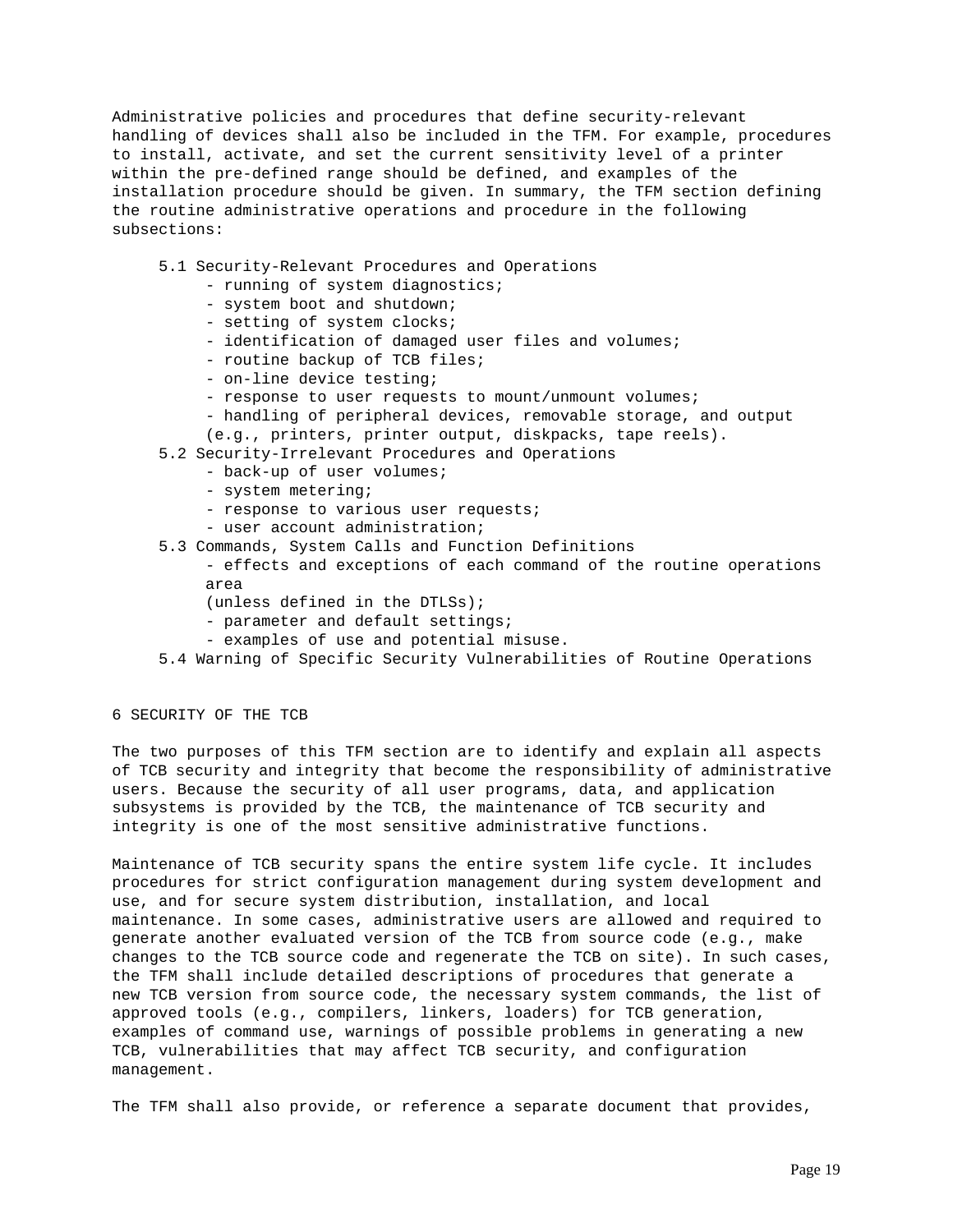a description of command exceptions, appropriate warnings, and possible exception handling advice. The TFM should also provide, or reference a separate document that describes, the configuration management tools. The TFM shall include descriptions of the procedures that must be followed by site administrators to install new releases of the TCB.

TCB security may be violated during installation and maintenance (see [7]). For this reason, the TFM shall provide a description of the TCB installation procedures, including the required commands, exceptions, parameter settings, required system configuration, warnings, and advice. The installation procedures should contain descriptions of the TCB data structures that must be initialized by the user, and of the TCB loading. Also, the installation procedures should include a list of tools (e.g., editors, loaders) approved for TCB installation and an appropriate description of secure installation assumptions (e.g., administrative procedures, such as those that require physical audit of the installation procedure by independent personnel).

All TCB maintenance procedures shall be defined in the TFM. These procedures should include analyzing system "dumps" after crashes, conducting crashrecovery and restart actions, performing consistency checking of TCB files and directories, changing system configuration parameters (e.g., table sizes, devices, and device drivers), running periodic system integrity checks, and repairing damaged labels. A list of the approved tools for TCB maintenance, relevant commands, exceptions, warnings, and advice should also be included in this section.

The ability to install and maintain a system's TCB in a secure manner requires that administrative users be cognizant of all TCB modules. Administrators should especially be cognizant of those hardware modules containing the reference monitor mechanism, and of all the of default file protections for TCB files or objects. If available, the command needed to run a tool that checks the correct privilege and sensitivity-level initialization for TCB files or objects shall be identified and its use illustrated. Thus, either the TFM itself shall provide a list of all TCB modules, including their interfaces, and shall specify the TCB file or object privileges necessary to protect the TCB or the TFM shall list a separate document that does.

The TFM shall include warnings and advice on how to handle both generic and system-specific vulnerabilities (if any) of TCB installation and maintenance. For example, administrative users should be warned that interchanges of dedicated- console and user-terminal communication lines can cause potential loss of trusted path for administrative users, that placement of extraneous code in the TCB configuration may result from using an unapproved tool, and that running a borrowed untrusted program under administrative identity may cause an untold number of TCB security problems [7].

Finally, the TFM shall include a description of policies and procedures that define the distribution procedures for a trusted system (i.e., a class A1 requirement). These policies and procedures shall be used to maintain the integrity of the mapping between the master copy defining the current version of the TCB and the on-site installed copy.

In summary, the TFM section that defines the security measures necessary for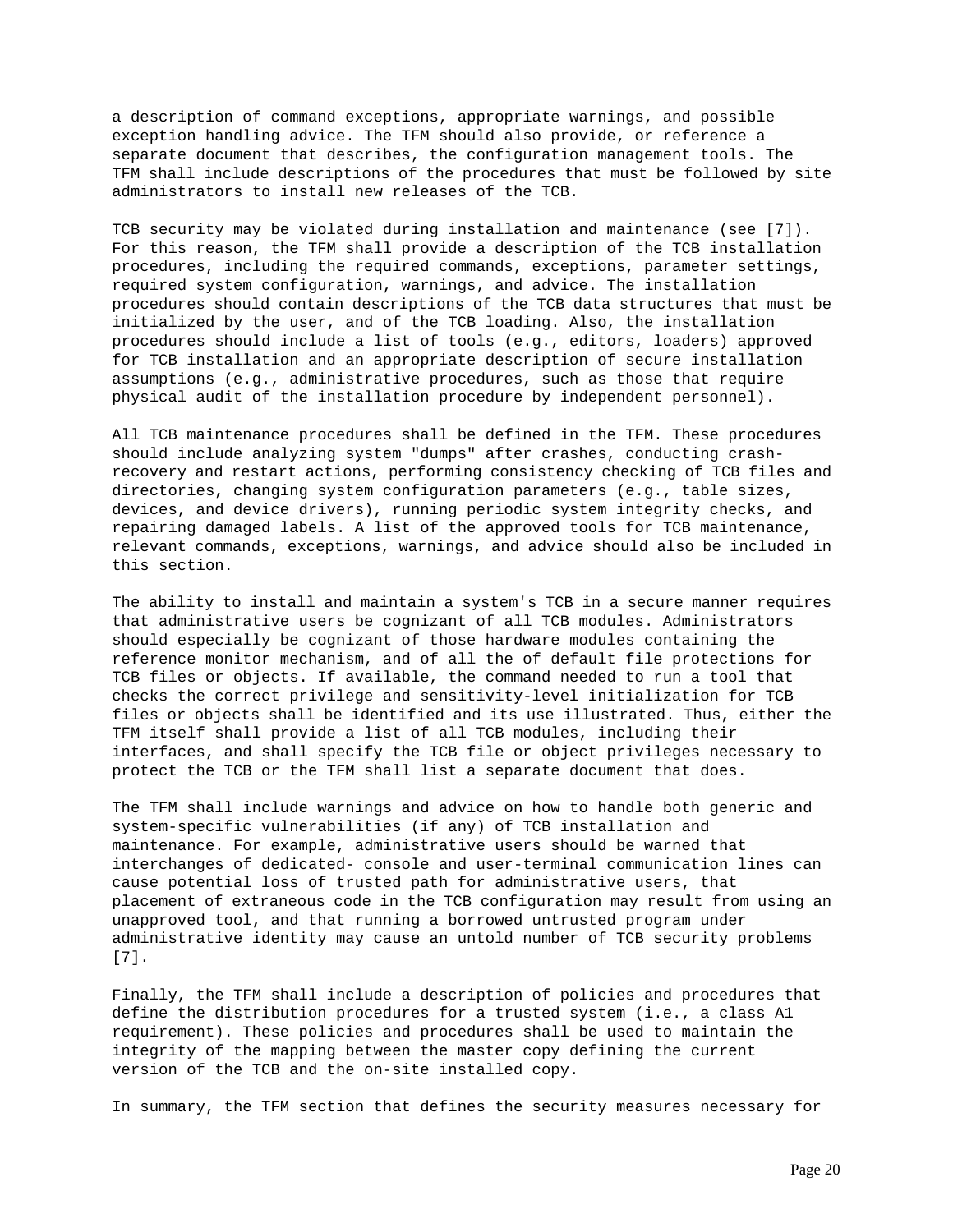protection of the TCB should include the following subsections:

- 6.1 The Generation of the TCB Source Code
	- list of TCB code modules, module interface and data (including modules of the reference monitor);
		- list of approved tools for TCB generation
		- procedures for TCB generation;
	- vulnerabilities.
- 6.2 Configuration Management Policy (if required, reference to a separate configuration management document)
- 6.3 Ratings-maintenance Plan (if applicable, reference to a separate rating maintenance document)
- 6.4 TCB Installation Procedure
	- TCB generation from source code (whenever allowed by the system manufacturer);
	- TCB hardware installation;
	- TCB data structure initialization;
	- TCB loading;
	- setting of TCB file protection;
	- list of approved tools.
- 6.5 TCB Maintenance Procedures
	- analysis of system dumps;
	- crash recovery and restart;
	- changes of configuration parameters;
	- repair of damaged TCB data structures;
	- consistency-checking procedures;
	- running of periodic system-integrity checks
- 6.6 Trusted Distribution of the TCB
	- policies and procedures;
	- correspondence between master copy and installed copy

 6.7 Commands, System Calls, and Function Definitions for TCB Generation from Source Code, Installation, Maintenance, and Trusted Distribution

- effects and exceptions (unless defined in DTLSs);
- parameter and default settings;
- examples of use and potential misuse.

 6.8 Warnings of Specific Security Vulnerabilities of TCB Generation, Installation, Maintenance, and Distribution

### 7 SATISFYING THE TCSEC REQUlREMENTS

This section of the TFM should contain the definition of the TFM requirements on a TCSEC class basis. All of the requirements listed below derive from corresponding documentation requirements and objectives of the TCSEC. Although similar TFM requirements appear in multiple classes, the contents of TFM sections shall reflect the complexity of policy, accountability, assurance, and documentation of the evaluation class. Consequently, this section should contain suggestions and recommendations that may not be found in the TFM requirements area but that derive from other TCSEC areas. These suggestions and recommendations illustrate the added complexity of various TCSEC classes.

7.1 Requirements and Recommendations for Security Class C1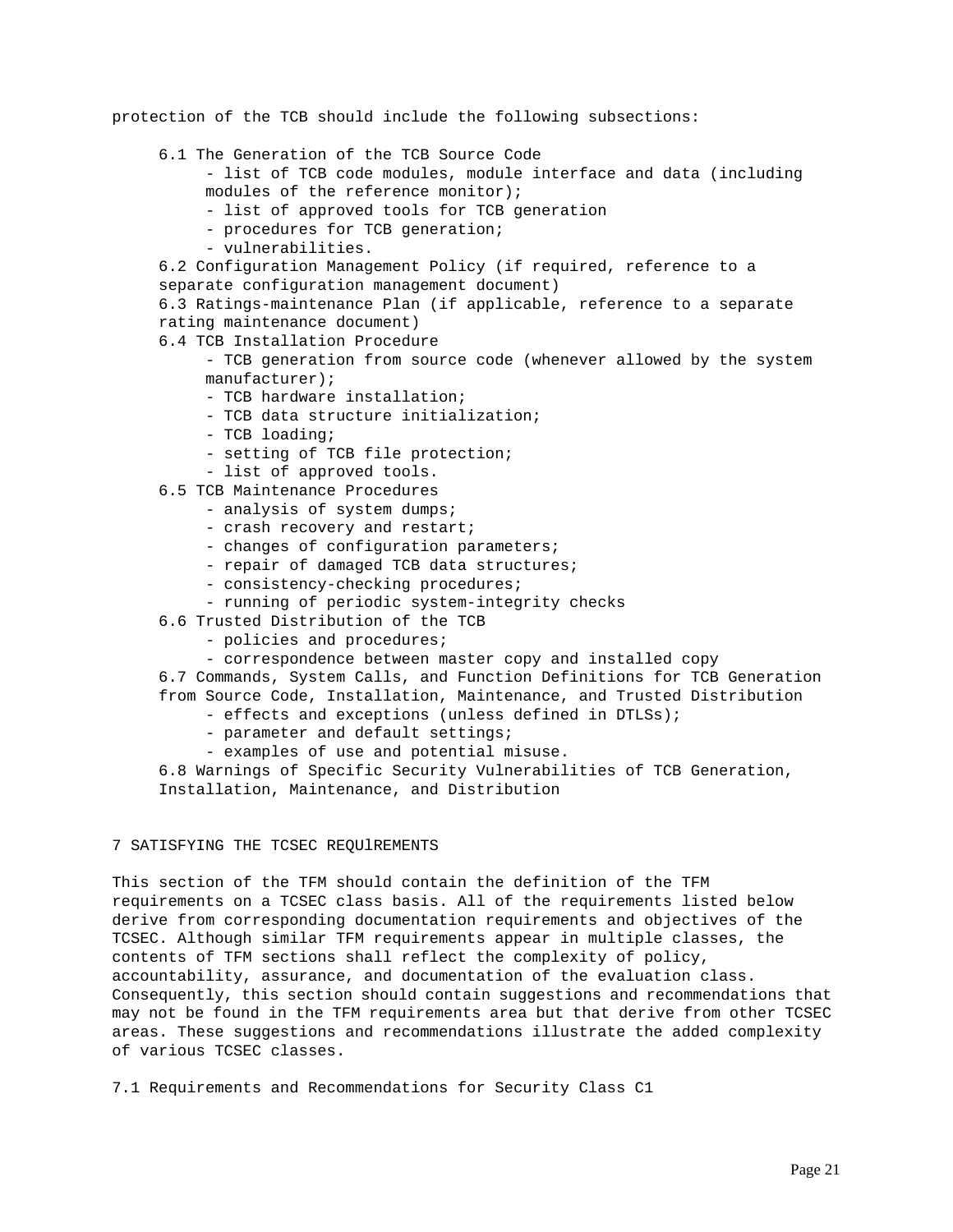The TFM of a C1 class system may have the following structure:

7.1.1 TFM Introduction

The TFM introduction may include the following topics:

 Scope of the TFM - guide to configure and install secure systems; - quide to operate a system in a secure manner; - enable administrative personnel to make effective use of the system's privileges and protection mechanisms; - issue warnings about possible misuse of administrative authority. Recommended use of the TFM - review skills and systems background necessary for administrative personnel, suggest additional manuals, reference material, and standards needed by administrative personnel; - specify the limitations of security scope; Contents of the TFM - contents of each section; - section relationships.

(For specific DAC requirements, the reader should refer to [2].)

7.1.2 System Security Overview

This section of the TFM shall include a brief description of the system administration vulnerabilites specific to the given system, warnings, and advice on how to counter these vulnerabilities.

 "A manual addressed to the ADP administration shall present cautions about the function and privileges that should be controlled when runninga sucure facility [6]."

The above TCSEC requirement sugguest that the administrative functions and privileges that need to be controlled when running a sucure facility shall be identifies, and the vulnerabilities associated with those functgions and privileges shall be determined. Warnings relatiing to thes vulnerabilites shall be presented.

The administrative functions and privileges that need to be controlled when running a class C1 secure facility include those supporting security policy (i.e., DAC), accountability (i.e., identification and authentication), and operational assurance (i.e., system integrity).

Security Policy

This section of the TFM shall include descriptions of the TCB commands, interfaces, and procedures to:

 - initialize discretionary access privileges and defaults for individual users and groups; - distribute, review, and revoke privileges on an individual user or group basis;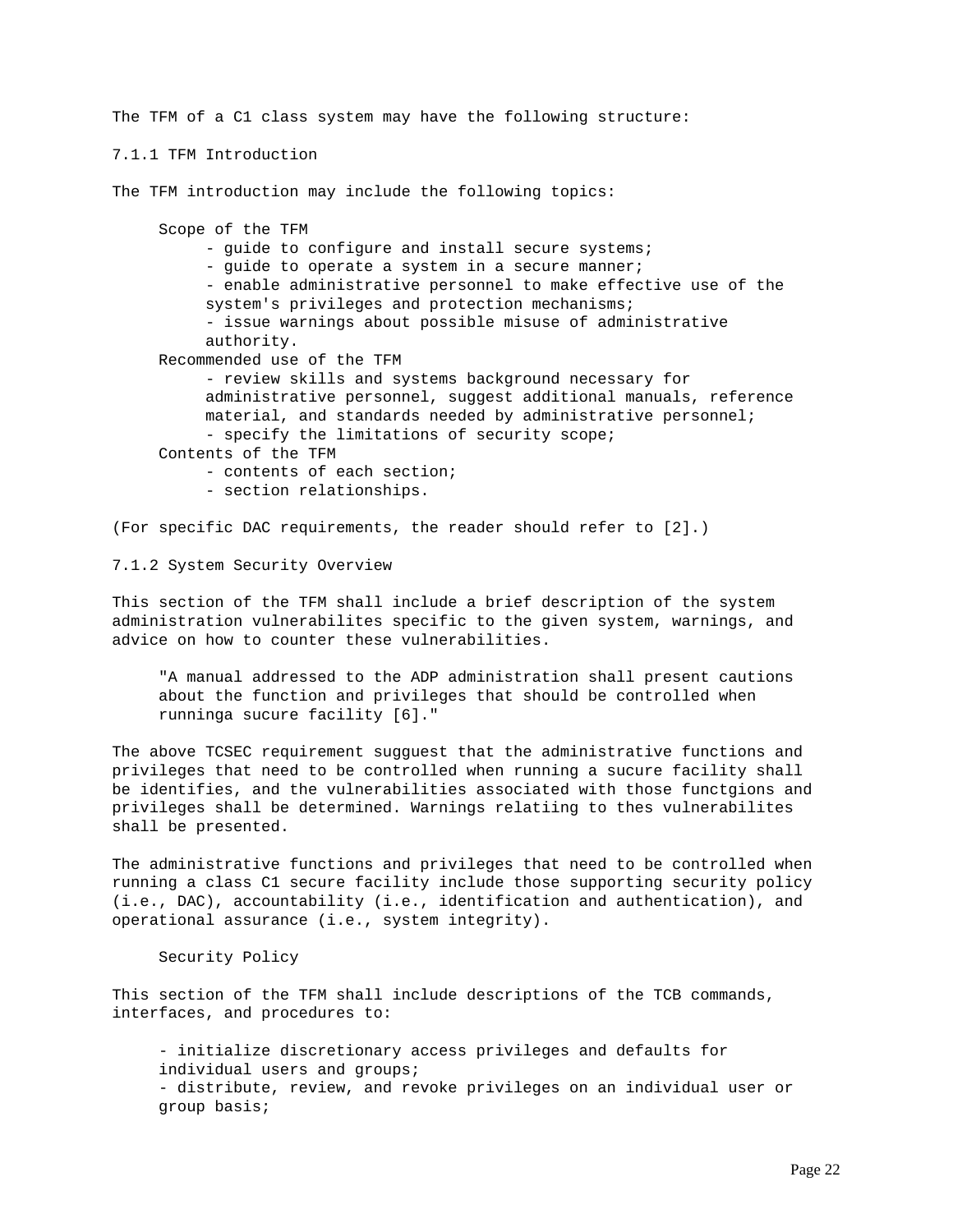- change object ownership (if any), restore accidentally deleted privileges, and kill errant processes; - define and change group membership (whenever groups are supported), and explain the effect of such action on DAC; - explain the implications of creating and deleting user and group accounts on DAC.

7.1.3 Accountability

Identification and Authentication

This section of the TFM shall include descriptions of the TCB commands, interfaces and procedures to perform the following functions:

 - conduct setup of user/group security profiles, and authentication and authorization parameters of the login mechanism; - conduct password management distribution to ordinary and administrative users or groups (see [4]); - define account restrictions (e.g., time intervals for login, account cutoff time).

This section shall also include descriptions of the definition and change of log in mechanism parameters. These parameters include:

- types of terminals supported and terminal; interface initialization;
- time---out interval;
- multiple log in attributes (if supported);
- maximum login time;
- limits on unsuccessful logins from a terminal or to an account.

7.1.4 Routine Operations

Although the TCSEC does not cite specific requirements in this area, the TFM should include commands and procedures for the following activities:

- perform system boot and shut down;
- set system clocks;
- conduct on-line device testing;
- perform backup of user volumes;
- perform system metering;
- response to various user requests.

7.1.5 Security of the TCB

This section of the TFM shall include descriptions of the TCB command procedures that are provided "to validate periodically the correct operation of the on-site hardware and firmware elements of the TCB."[6]

In all areas of the TFM, and for all security classes where TCB commands and interface descriptions are required, the TFM shall include:

 - effects and exceptions of each command (if not already defined in the DTLS);

- parameter and default setting;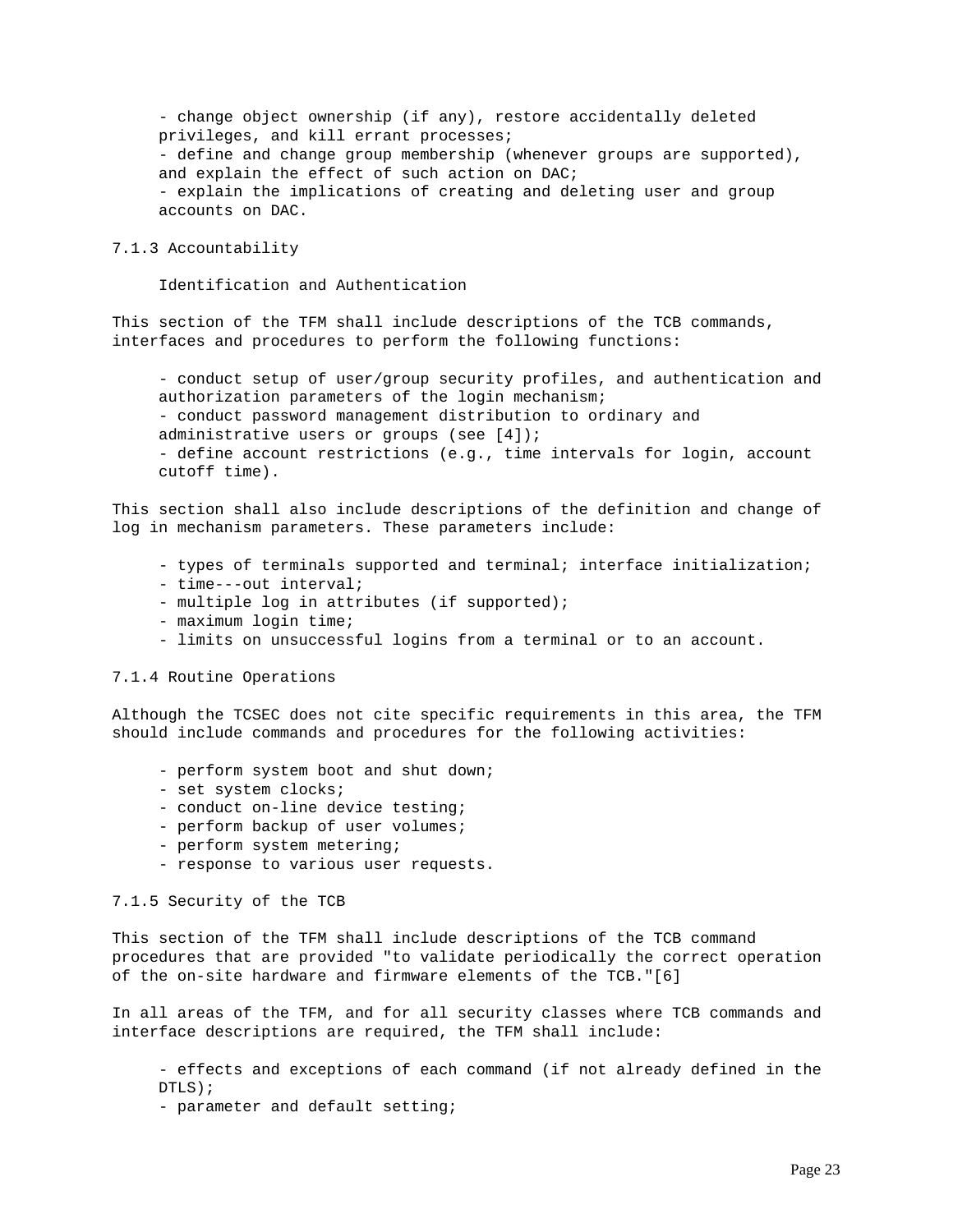- examples of potential use and misuse. - In all areas of the TFM, and for all security classes, warnings (i.e., cautions) shall be provided for specific security vulnerabilities of the relevant administrative commands, interfaces, and procedures. Any modification to the TCB, for all security classes, may invalidate the systems rating [5].

7.2 Requirements and Recommendations for Security Class C2

Security class C2 includes all the TFM requirements of security class Cl. In addition, the following documentation requirements are added.

7.2.1 TFM Introduction

No Additional Requirements/Recommendations (NAR)

7.2.2 System Security Overview

The first design documentation requirement of TCSEC is that:

 "Documentation shall be available that provides a description of the manufacturer's philosophy of protection and an explanation of how this philosophy is translated into the TCB."[6]

The above requirement suggests that the system security overview section should include an additional subsection on security philosophy. This section should contain a discussion of the security threats that could be countered by the use of this system, and of specific countermeasures based on security policy and accountability.

7.2.3 Security Policy

(NAR)

7.2.4 Accountability

The second documentation requirement is: "The procedures for examining and maintaining the audit files as well as the detailed audit record structure for each type of audit event shall be given [6]. This requirements implies that the following sections should be added to the accountability area:

7.2.4.1 Identification and Authentication

(NAR)

7.2.4.2 Audit

The TFM should include a section describing the audit mechanisms, TCB commands, interfaces, and procedures for the following activities:

 - determine audit selection mechanisms; these mechanisms include the commands and procedures necessary to display all security-relevant auditable events, to select the required and the optional audit events, and to turn on and off events selectively on a per-user and per-process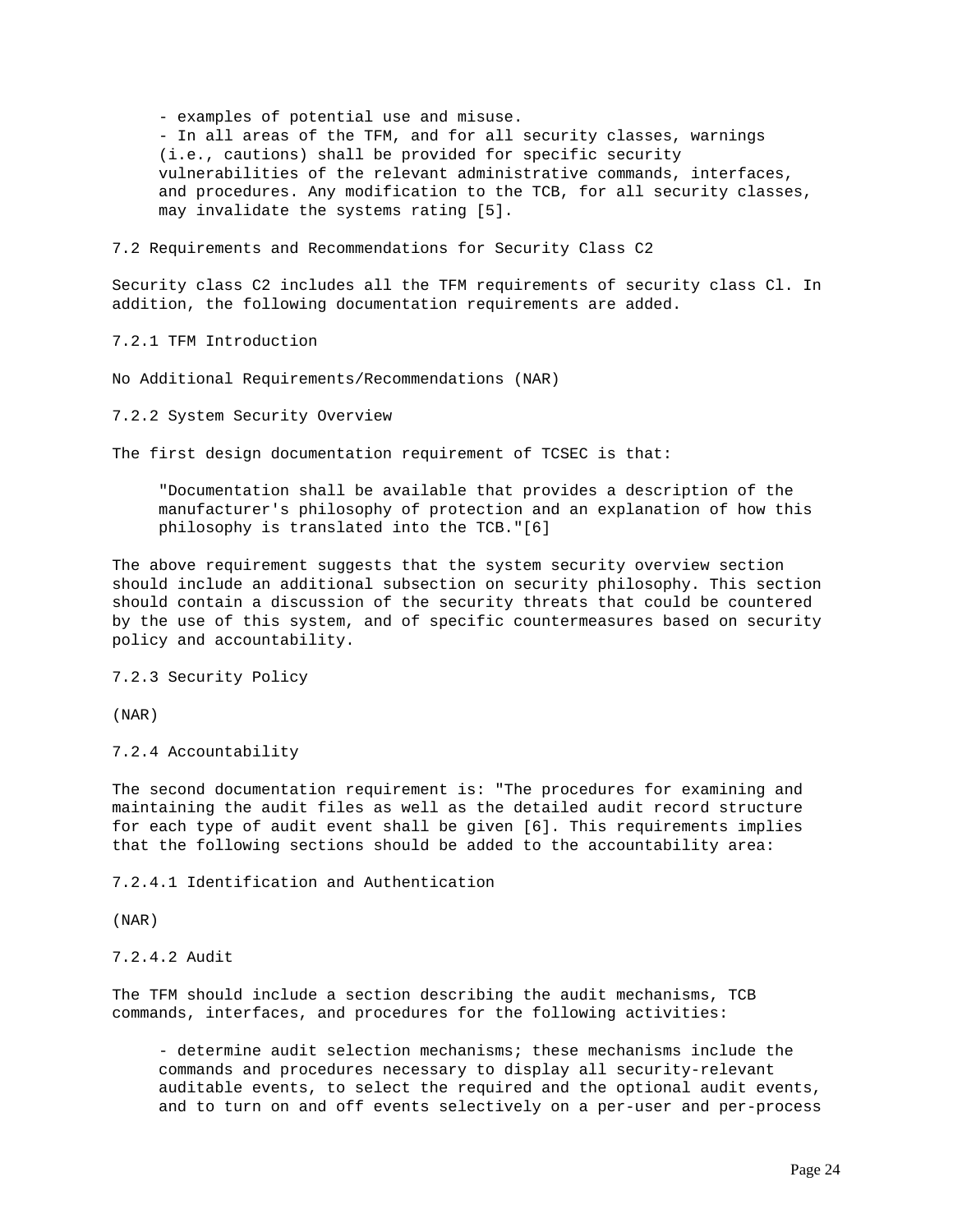#### basis;

 - conduct audit log management; this activity includes commands and procedures to create, save, and destroy saved audit logs; to change audit log size and warning point for audit log overflow; to format, compress and display audit logs;

- protect audit commands and databases;

- ensure maintenance of audit consistency;

 - perform post processing of audit data; this is an optional feature of a system and of the TFM, and includes mostly application-specific commands and procedures for intrusion detection. (However, all of these commands and procedures, and also the available tools and their protection from unauthorized user access, should be described whenever they are provided); The audit section of the TFM shall include a detailed description of the audit record structure for each type of audit event and of the entire audit log. (For specific details of audit requirements, the reader should refer to [1]).

7.2.5 Routine Operations

(NAR)

7.2.6 Security of the TCB

Additional requirement that is relevant to TCB protection is included here.

7.3 Requirements and Recommendations for Security Class B1

All TFM requirements of a class C2 system are included here. The documentation requirements of class B1 suggest significant additions to the TFM contents beyond those implied by the TCSEC requirements of security policy and accountability.

The TFM of a class B1 system should include the following additional documentation:

7.3.1 TFM Introduction

(NAR)

7.3.2 System Security Overview

This section should include any additional requirement referring to the system security overview. That is, this section of the TFM "shall provide guidelines on the consistent and effective use of the protection features of the system; [and] how they interact." [6] This suggests that the TFM should include a discussion of the interaction between the protection mechanisms and functions available to administrative users and those available to ordinary users. As mentioned in Section 2 above, this interaction is particularly important in the areas of security policy and accountability.

7.3.3 Security Policy

The additional security policy requirements of MAC and labeling suggest that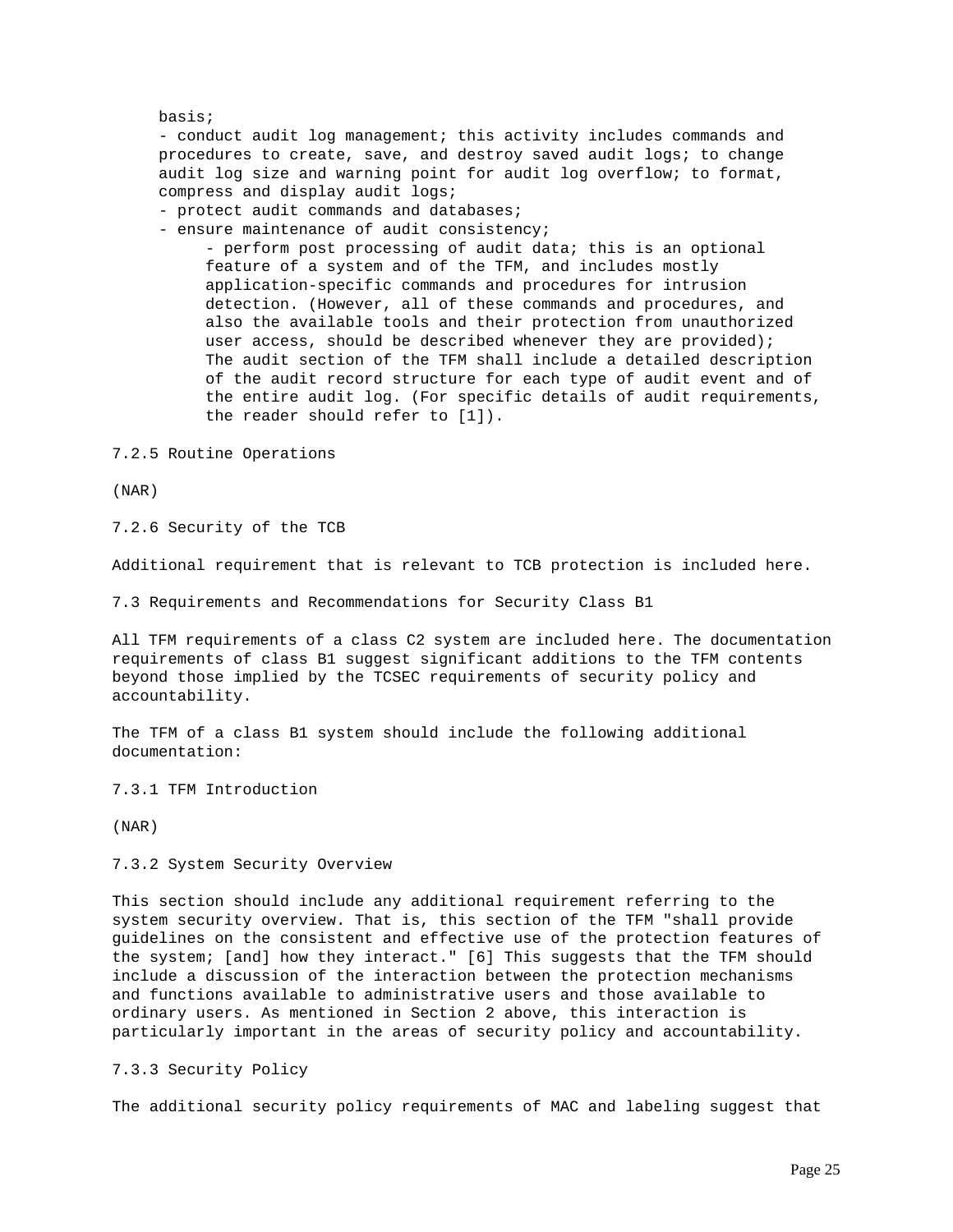additional administrative responsibilities should be documented in the TFM. The TFM requirement that the "manual shall describe the operator and administrator functions related to security,"[6] suggests that the TFM should include a description of all TCB commands, interfaces and procedures to perform the following functions:

- define and change system security profiles;
- classify, reclassify, import, and export objects;
- perform consistency checks on system and user security profiles.

7.3.4 Accountability

7.3.4.1 Identification and Authentication

The B1 requirements mandate the identification and authentication recommendations of classes Cl and C2 (i.e., they mandate the identification and authentication on a per-individual-user basis). In addition, it requires that the TFM includes TCB commands and procedures to define and change the user (and, possibly, group) levels of trust. It also requires that the computation of a subject's login level of trust be included in the TFM.

7.3.4.2 Audit

The additional B1 requirements that shall be included in the TFM documentation include:

 - a description of how the audit mechanism records any override of output markings; - a description of how the TCB commands, interfaces, and procedures support audit on a per-object sensitivity level basis

7.3.5 Routine Operations

(NAR)

7.3.6 Security of the TCB

The additional TFM requirement in this area is that the TFM "shall provide guidelines on [...] how to securely generate a new TCB" [6].

This requirement suggests that the TFM include:

- a list of approved tools for TCB generation;

- a description of procedures for TCB generation;

 - a description of the vulnerabilities in generating a new TCB. The B1 requirements of the TFM also state that the TFM "shall provide guidelines on [...] privileges needed to be controlled in order to operate the facility in a secure manner" [6]. This implies that the settings and the defaults for the protection privileges of the TCB files should be specified. Warnings about the improper setting of such privileges should be included.

7.4 Requirements and Recommendations for Security Class B2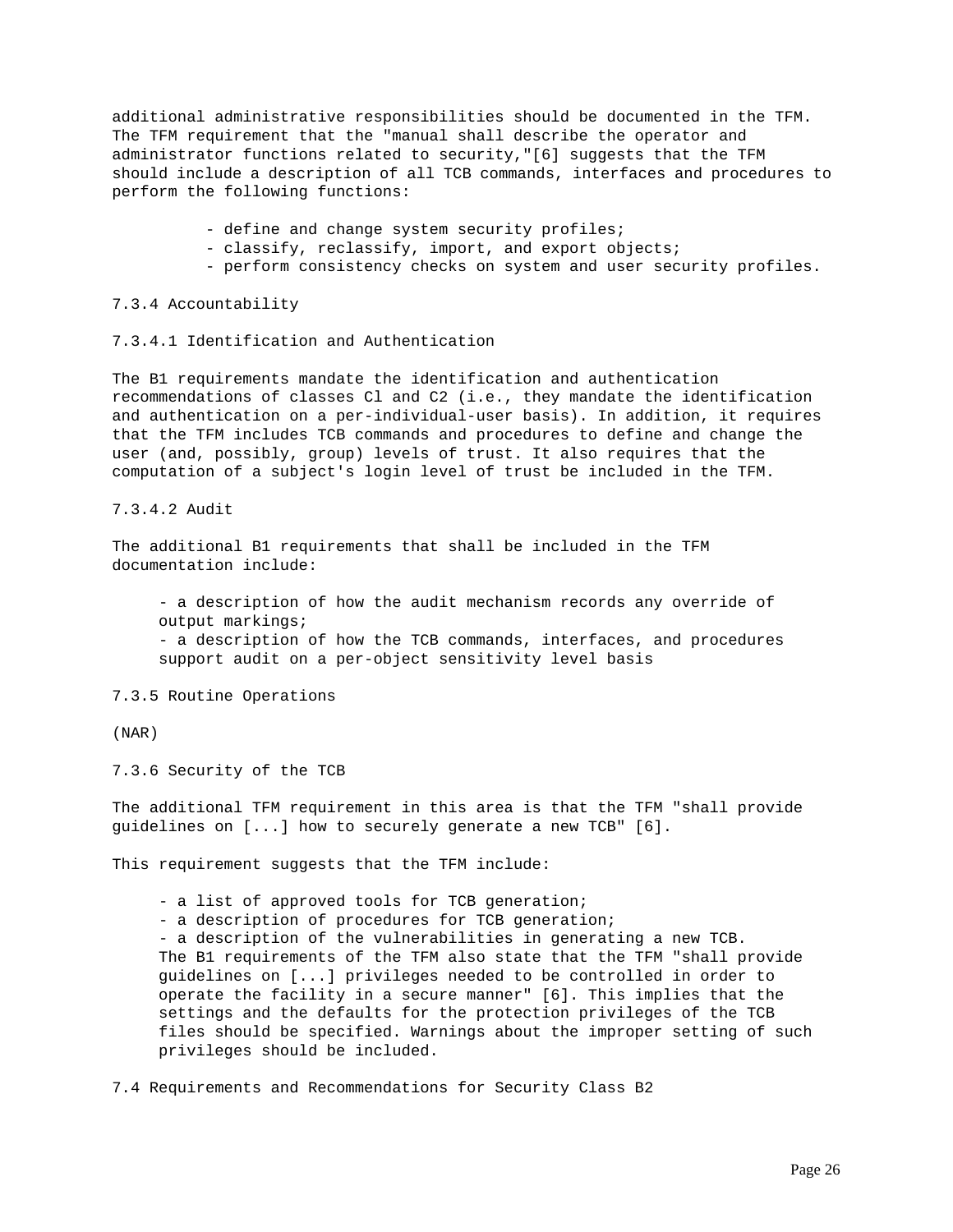All TFM requirements of the class B1 are included here. The documentation requirements of class B2 suggest additions to the TFM contents beyond those implied by the TCSEC requirements of security policy, accountability, and operational assurance.

The TFM of a B2 system should include the following additional documentation.

7.4.1 Introduction

(NAR)

7.4.2 System Security Overview

The only additional requirement for inclusion in this section is the separation of administrative functions into two roles, namely that of the administrator and that of the operator. Section 3 discusses the documentation requirements for B2 role separation.

7.4.3 Security Policy

The two additional security-policy requirements that should be documented in the TFM address the areas of subject sensitivity and device labels. The TFM shall include the TCB commands and procedures to:

 - change the security label of an active subject (if this function is provided);

- assign and change the device sensitivity levels.

This section of the TFM shall also include a discussion of the security vulnerabilities associated with change of trust level of an active subject. Also it shall include a discussion of the relationship between the device sensitivity levels and the level of trust associated with the physical environment in which the devices are located.

7.4.4 Accountability

7.4.4.1 Identification and Authentication

The only additional TFM requirement here is that of documenting the trusted path mechanisms available to administrative users whenever this mechanism differs from that available to ordinary users (and documented in the SFUG).

7.4.4.2 Audit

The only additional TFM requirement of the audit area is that of defining the TCB commands and interfaces for auditing covert channels, for setting delays in covert channels, and for randomizing covert-channel variables.

#### 7.4.5 Routine Operations

The routine operations performed by administrative users should be presented according to the separation of roles required by the trusted facility management area of the TCSEC and suggested by [7].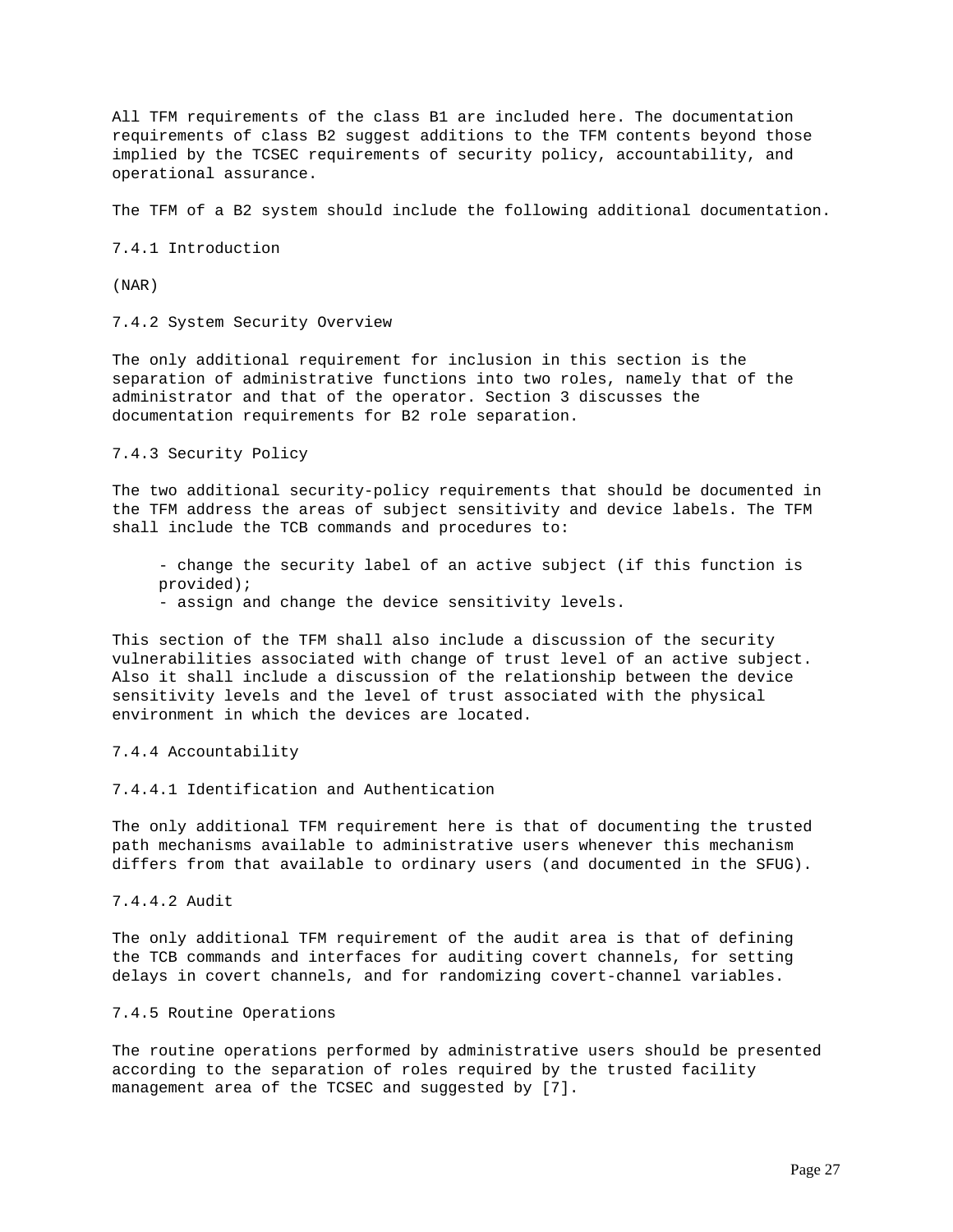#### 7.4.6 Security of the TCIB

The additional TFM requirements for this section include:

 - the list of TCB modules shall identify the modules of the reference monitor mechanism;

 - "[...] the procedures for secure generation of a new TCB from source after modification of any modules in the TCB shall be described" [6]. (This requirement implies that configuration management shall be in place. References to additional documents defining these procedures and plans could be included in the TFM).

7.5 Requirements and Recommendations for Security Class B3

The only additional requirements of class B3 that shall be included in the TFM are in the areas of system overview, audit, routine operations, and security of the TCB.

7.5.1 TFM Introduction

(NAR)

7.5.2 System Overview

The TFM should include a discussion of the physical security assumptions made by the system designers and implementators that must be satisfied by the installed system. Also, this section shall include a discussion of the separation between the security-relevant and security-irrelevant functions of the administrators and operators (see [7]).

7.5.3 Security Policy

(NAR)

7.5.4 Accountability

7.5.4.1 Identification and Authentication

(NAR)

7.5.4.2 Audit

The TFM should describe the TCB commands and interfaces available to the auditor that enable him or her to monitor the accumulation of auditable events and to respond effectively to such event signals.

7.5.5 Routine Operations

The additional routine operations carried out by secure and ordinary operators should be specified in the TFM. These should include:

- the identification of damaged user files and volumes;
- the routine backup of TCB files;
- the mounting and unmounting of volumes.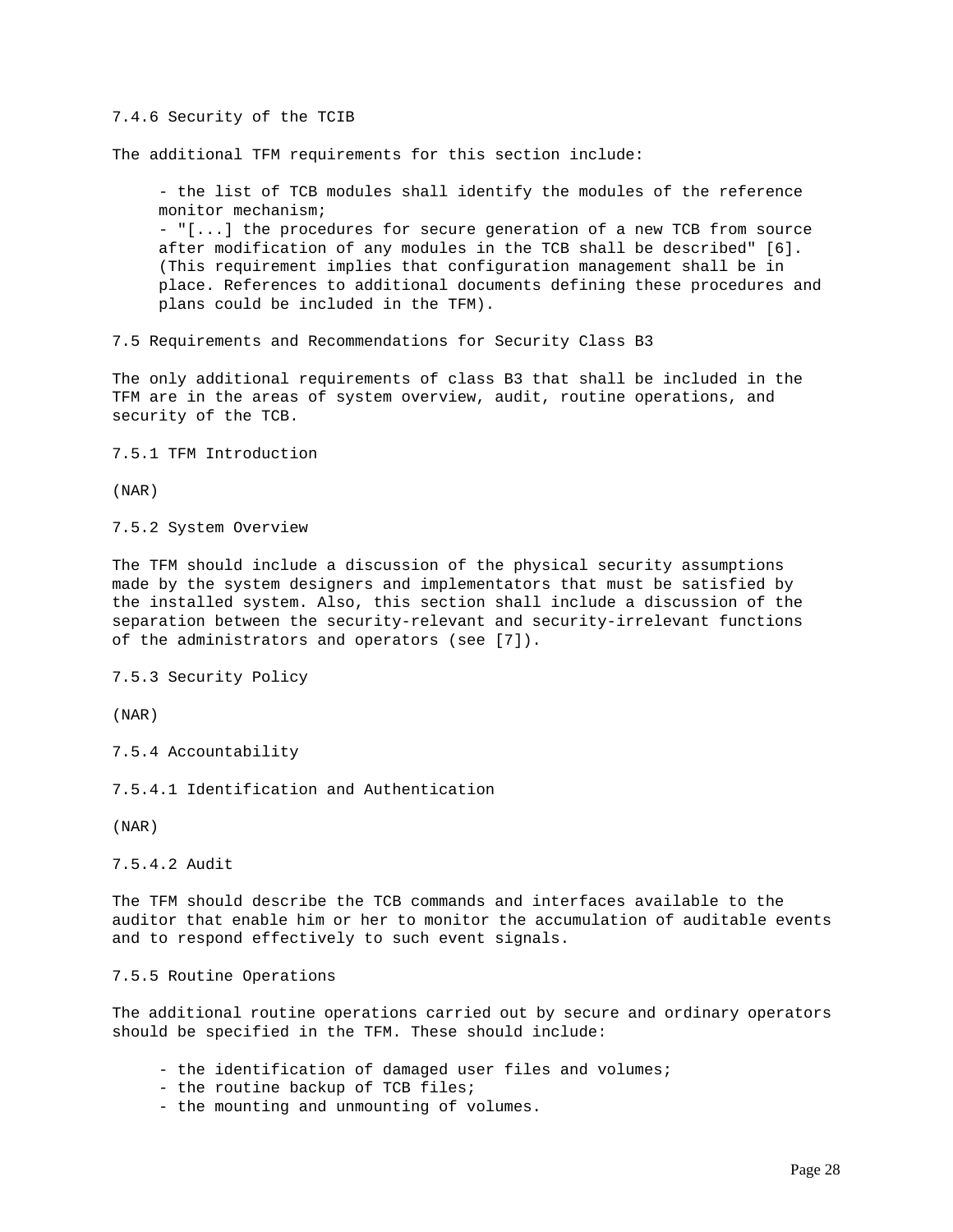Security-irrelevant administrator and operator actions, such as handling user requests and managing the accounting system, should also be documented here.

7.5.6 Security of the TCB

Two additional TFM requirements are included here. The first is that "[The TFM] shall include procedures to ensure that the system is initially started in a secure manner" [6]. This requirement suggests that the TFM must document procedures for:

 - TCB hardware installation (using the list of approved hardware modules);

- TCB loading; TCB data structure initialization;
- initialization of privileges for TCB file
- use of approved initialization tools.

The second requirement is that "procedures shall also be included to resume secure system operation after any lapse in system operation" [6].

This requirement suggests that the TFM should document procedures for:

- analysis of system dumps;
- crash recovery and restart in a secure state;
- repair of damaged TCB data structures (e.g., labels);
- changes of configuration parameters (e.g., table sizes);
- consistency checking procedures.

7.6 Requirements of Security Class A1

Although no additional explicit TFM requirements beyond that required for B3 are included here, the TFM should define procedures for trusted distribution consistent with the [6] requirements.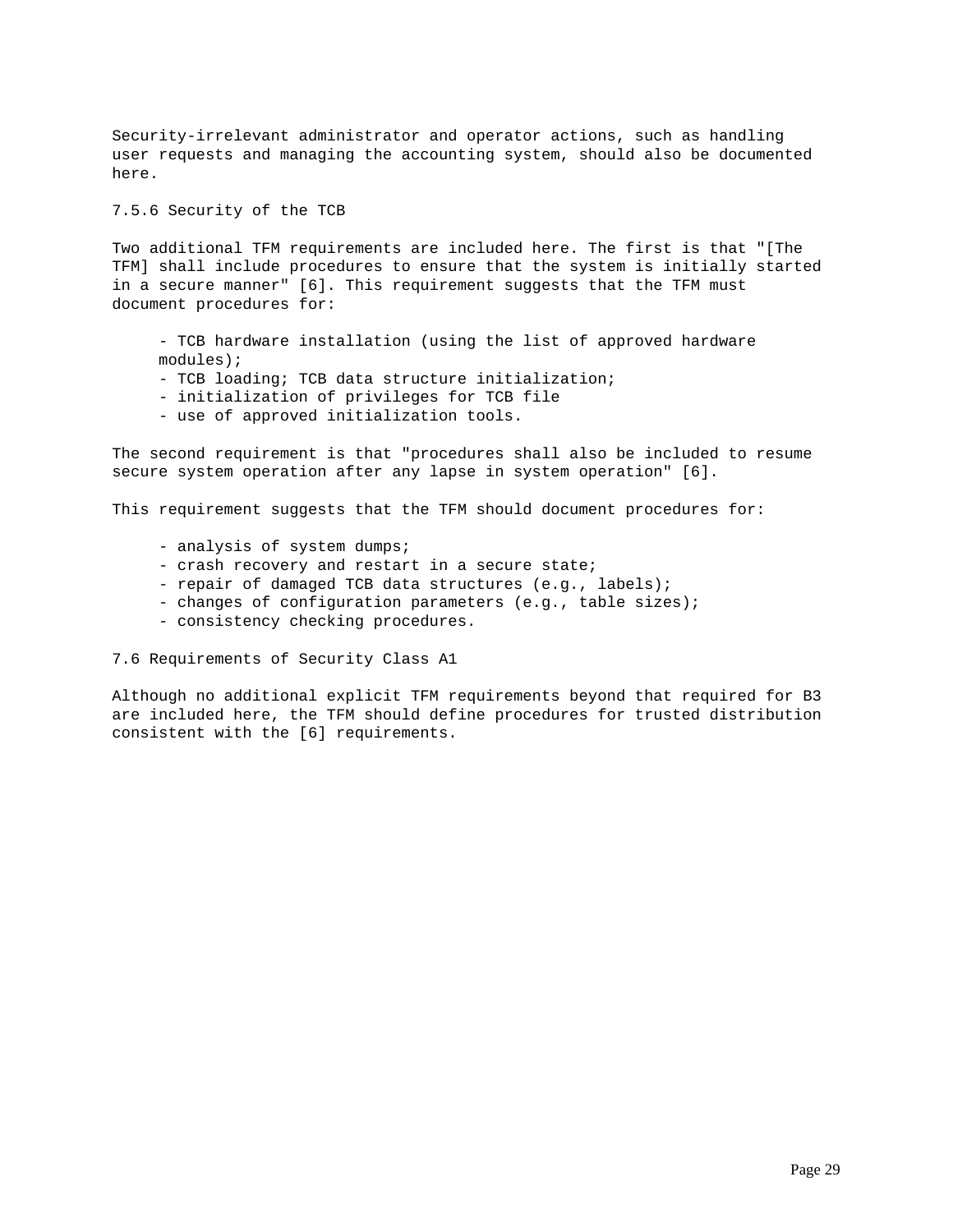GLOSSARY

Access - A specific type of interaction between a subject and an object that results in the flow of information from one to the other. Account Administrator - An administrative role or user assigned to maintain accounting files, tools, user accounts, and system statistics. Administrative User - A user assigned to supervise all or a portion of an AIS system. Approval Accreditation - The official authorization that is granted to an AIS system to process sensitive information in its operational environment, based upon comprehensive security evaluation of the system's hardware, firmware, and software security design, configuration, and implementation and of the other system procedural, administrative, physical, TEMPEST, personnel, and communications security controls. Audit - To conduct the independent review and examination of system records and activities. Audit Event Selection - Selection, by authorized personnel, of the auditable events that are to be recorded on the audit trail. Audit Mechanism - The part of the TCB used to collect, review, and/or examine system activities. Audit Post Processing - Processing, by authorized personnel, of specified events that had been recorded on the audit trail. Audit Trail - A chronological record of system activities that is sufficient to enable the reconstruction, reviewing, and examination of the sequence of environments and activities surrounding or leading to an operation, a procedure, or an event in transaction from its inception to final results. Auditable Event - Any event that can be selected for inclusion in the audit trail. These events should include, in addition to security-relevant events, events taken to recover the system after failure and any events that might prove to be security relevant at a later time. Auditor - An authorized individual, or role, with administrative duties, which include selecting the events to be audited on the system, setting up the audit flags that enable the recording of those events, and analyzing the audit. trail Authenticate - (1) To verify the identity of a user, device, or other entity in a computer system, often as a prerequisite to allowing access to resources in a system. (2) To verify the integrity of data that has been stored, transmitted, or otherwise exposed to possible unauthorized modification. Authenticated User - A user who has accessed an AIS system with a valid identifier and authenticator.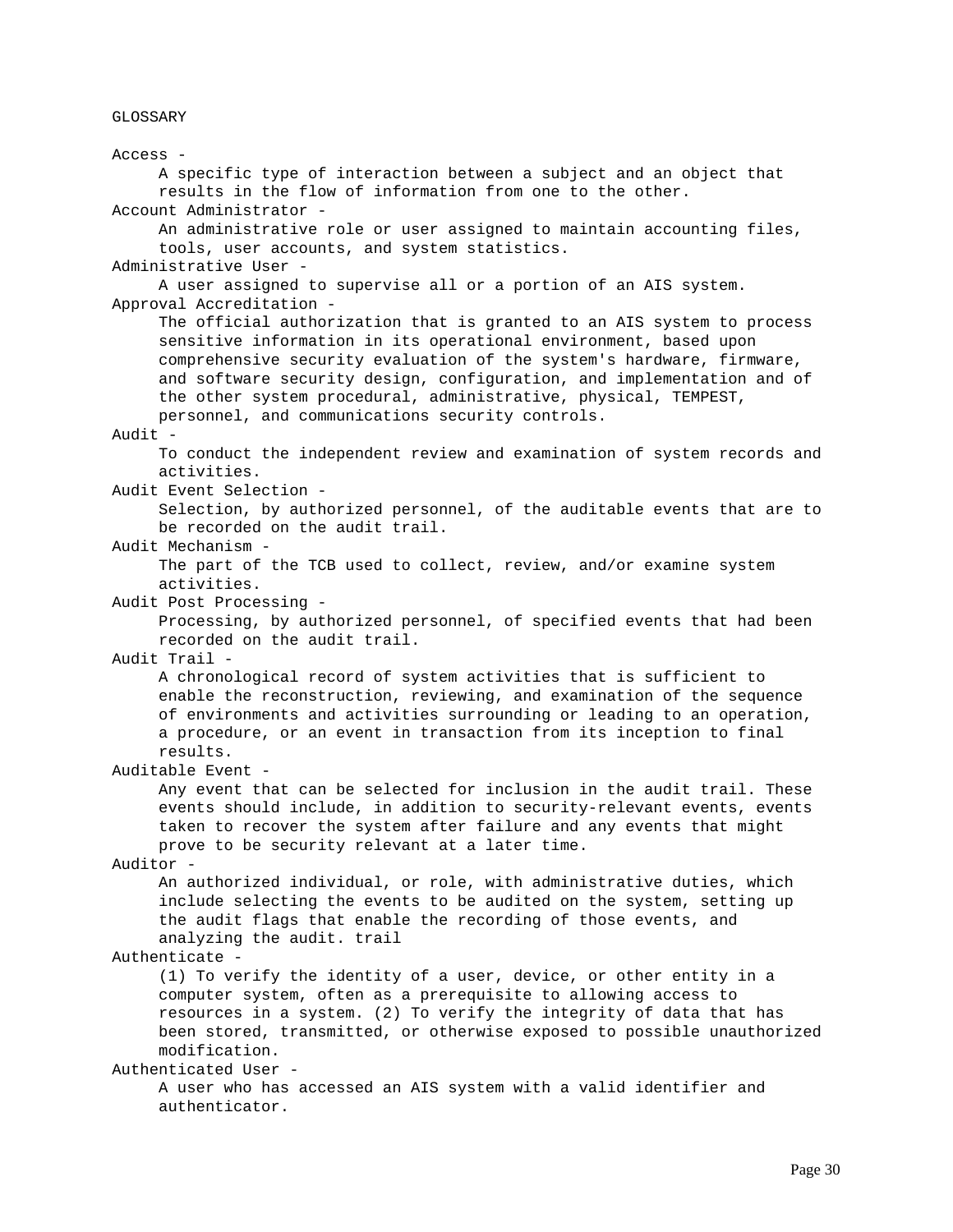Automated Information System (AIS) - An assembly of computer hardware, firmware, and software configured to collect, create, communicate, compute, disseminate, process, store, and /or control data or information. Bandwidth - A characteristic of a communication channel that is the amount of information that can be passed through it in a given amount of time, usually expressed in bits per second. Category - A restrictive label that has been applied to classified or unclassified data as a means of increasing the protection of the data and further restricting access to the data. Channel - An information transfer path within a system. May also refer to the mechanism by which the path is effected. Covert Channel - A communication channel that allows two cooperating processes to transfer information in a manner that violates the system's security policy. Synonymous with Confinement Channel. Covert Storage Channel - A covert channel that involves the direct or indirect writing of a storage location by one process and the direct or indirect reading of the storage location by another process. Covert storage channels typically involve a finite resource (e.g., sectors on a disk) that is shared by two subjects at different security levels. Covert Timing Channel - A covert channel in which one process signals information to another by modulating its own use of system resources (e.g., Central Processing Unit time) in such a way that this manipulation affects the real response time observed by these second process. Data - Information with a specific physical representation. Data Integrity - The state that exists when computerized data is the same as that in the source documents and has not been exposed to accidental or malicious alteration or destruction. Descriptive Top-Level Specification (DTLS) - A top-level specification that is written in a natural language (e.g., English), an informal program design notation, or a combination of the two. Discretionary Access Control - A means of restricting access to objects based on the identity and need-to-know of the user, process, and/or groups to which they belong. The controls are discretionary in the sense that a subject with a certain access permission is capable of passing that permission (perhaps indirectly) on to any other subject. Formal Security Policy Model - A mathematically precise statement of a security policy. To be adequately precise, such a model shall represent the initial state of a system, the way in which the system progresses from one state to another, and a definition of a "secure" state of the system. To be acceptable as a basis for a TCB, the model shall be supported by a formal proof that if the initial state of the system satisfies the

definition of a "secure" state. If all assumptions required by the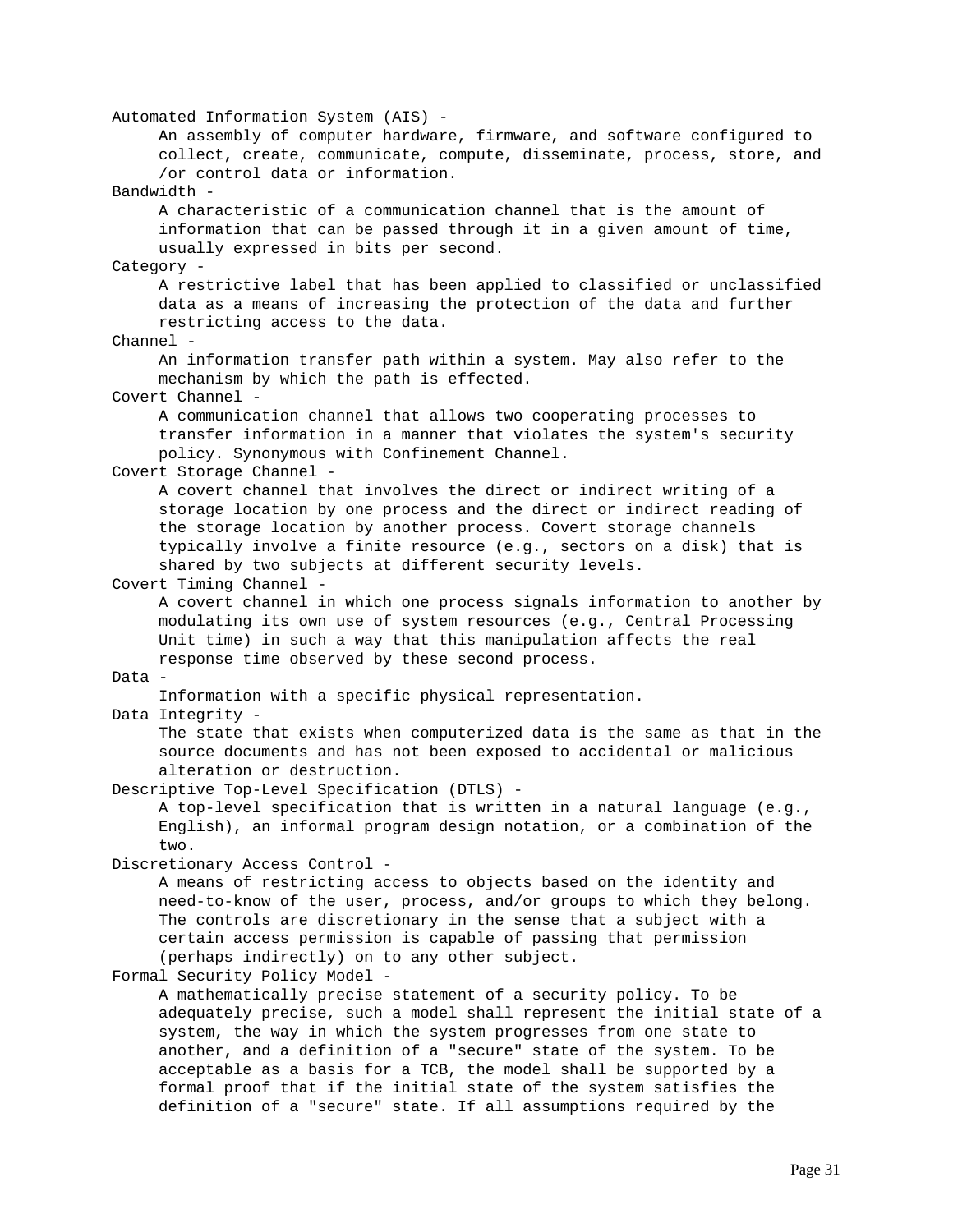model hold, then all future states of the system will be secure. Some formal modeling techniques include state transition models, temporal logic models, denotational semantics models, and algebraic specification models. Formal Top-Level Specification (FTLS) - A top-level specification that is written in a formal mathematical language to allow theorems showing the correspondence of the system specification to its formal requirements to be hypothesized and formally proven. Functional Testing - The portion of security testing in which the advertised features of a system are tested, under operational conditions, for correct operation. Least Privilege - The principle that requires that each subject in a system be granted the most restrictive set of privileges (or lowest clearance) needed for the performance of authorized tasks. The application of this principle limits the damage that can result from accident, error, or unauthorized use. Mandatory Access Control - A means of restricting access to objects based on the sensitivity (as represented by a label) of the information contained in the objects and the formal authorization (i.e., clearance) of subjects to access information of such sensitivity. Multilevel Device - A device that is used in a manner that permits simultaneous processing of data of two or more security levels without risk of compromise. To accomplish this, sensitivity labels are normally stored on the same physical medium and in the same form (i.e., machine-readable or human-readable) as the data being processed. Multilevel Secure - A class of system containing information with different sensitivities that, simultaneously permits access by users with different security clearances and need-to-know, but prevents users from obtaining access to information for which they lack authorization. Object - A passive entity that contains or receives information. Access to an object potentially implies access to the information it contains. Examples of objects are records, blocks, pages, segments, files, directories, directory trees, and programs, as well as bits, bytes, words, fields, processors, video displays, keyboards, clocks, printers, and network nodes. Operator - An administrative role or user assigned to perform routine maintenance operations of the AIS system and to respond to routine user requests. Output - Information that has been exported by a TCB. Password - A private character string that is used to authenticate an identity. Process - A program in execution. It is completely characterized by a single current execution point (represented by the machine state) and address space. Read - A fundamental operation that results only in the flow of information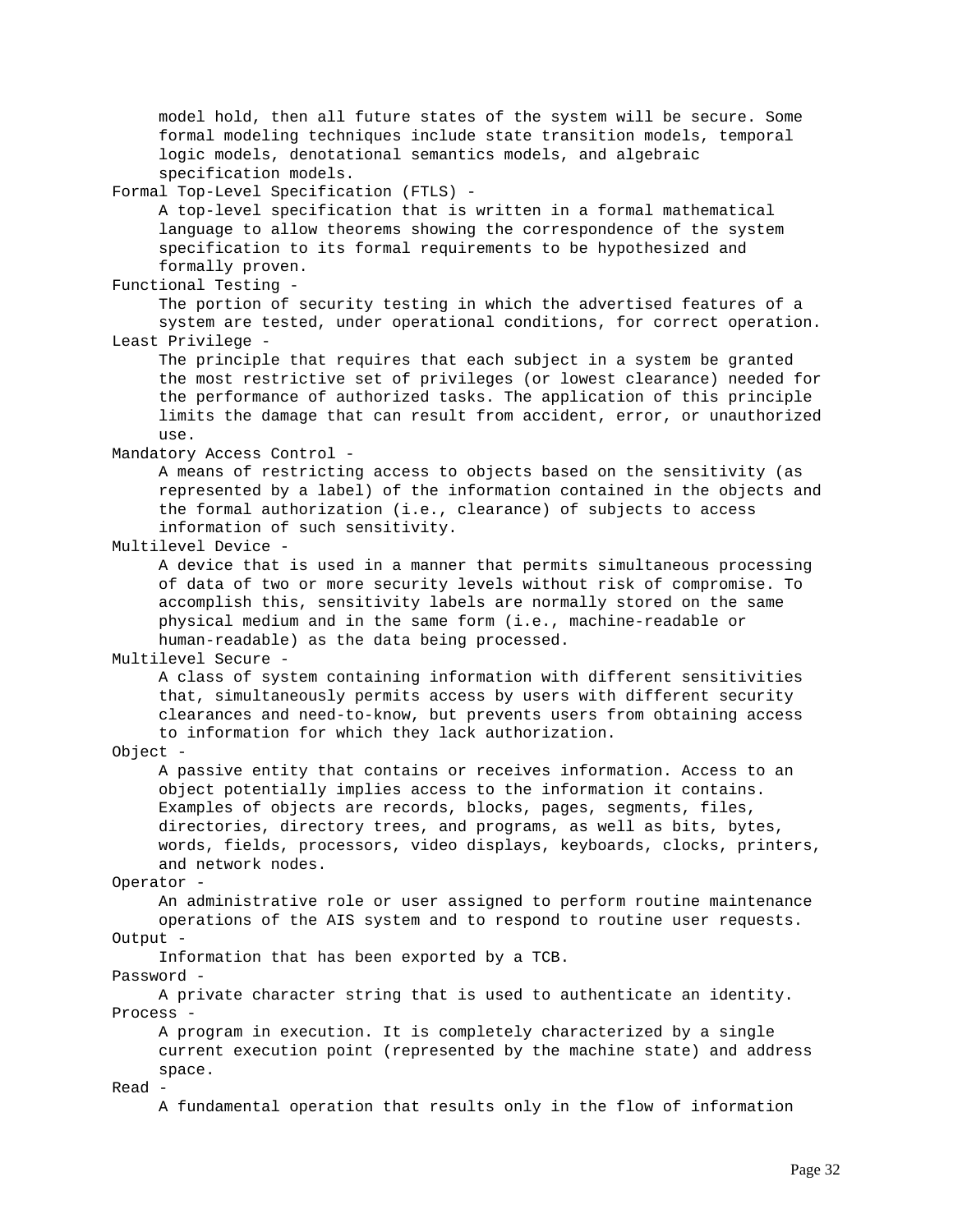from an object to a subject. Read Access (Privilege) - Permission to read information. Security Administrator - An administrative role or user responsible for the security of an AS and having the authority to enforce the security safeguards on all others who have access to the AIS (with the possible exception of the Auditor). Security Level - The combination of a hierarchical classification and a set of non-hierarchical categories that represents the sensitivity of information. Security Policy - The set of laws, rules, and practices that regulate how an organization manages, protects, and distributes sensitive information. Security Policy Model - A formal (informal.in the case of B1) presentation of the security policy enforced by the system. It must identify the set of rules and practices that regulate how a system manages, protects, and distributes sensitive information. Security-Relevant Event - Any event that attempts to change the security state of the system (e.g., change the DAC, change the security level of the subject, change user password). Also, any event that attempts to violate the security policy of the system, (e.g., too many attempts to log in, attempts to violate the MAC limits of a device, attempts to downgrade a file). Security Testing - A process used to determine that the security features of a system are implemented as designed and that they are adequate for a proposed application environment. Sensitive Information - Any information, the loss, misuse, modification of, or unauthorized access to, that could affect the national interest or the conduct of Federal programs, or the privacy to which individuals are entitled under Section 552a of Title 5, U.S. Code, but that has not been specifically authorized under criteria established by an Executive order or act of Congress to be kept classified in the interest of national defense or foreign policy. Sensitivity Label - A piece of information that represents the security level of an object and that describes the sensitivity (e.g., classification) of the data in the object. Sensitivity labels are used by the TCB as the basis for MAC decisions. Subject - An active entity, generally in the form of a person, process, or device that causes information to flow among objects or changes in the system state. Technically, a process/domain pair. Subject Security Level - A subject's security level that is equal to the security level of the objects to which it has both read and write access. A subject's security level shall always be dominated by the clearance of the user associated with the subject. System Programmer -

An administrative role or user responsible for the trusted system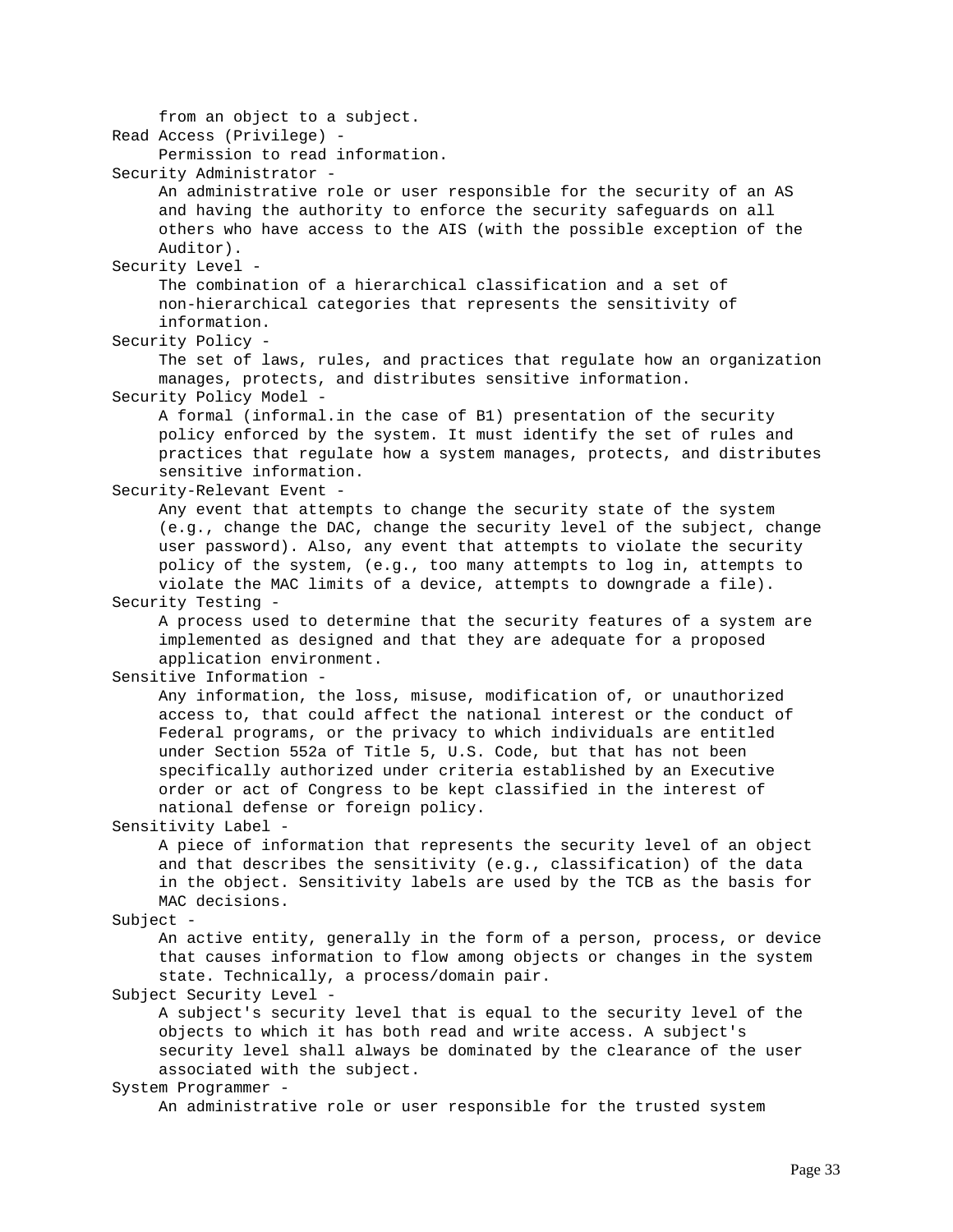distribution, configuration, installation, and non-routine maintenance. System Security Map - A map defining the correspondence between the binary and ASCII formats of security levels (e.g., between binary format of security levels and sensitivity labels). Top-Level Specification (TLS) - A non-procedural description of system behavior at the most abstract level; typically, a functional specification that omits all implementation details. Trap Door - A hidden software or hardware mechanism that can be triggered to permits system protection mechanisms to be circumvented. It is activated in some innocent-appearing manner (e.g., special "random" key sequence at a terminal). Trojan Horse - A computer program with an apparently or actually useful function that contains additional (hidden) functions that surreptitiously exploit the legitimate authorizations of the invoking process to the detriment of security; for example, making a "blind copy" of a sensitive file for the creator of the Trojan horse. Trusted Computer System - A system that employs sufficient hardware and software assurance measures to allow its use for simultaneous processing a range of sensitive or classified information. Trusted Computing Base (TCB) - The totality of protection mechanisms within a computer system -`including hardware, firmware, and software --- the combination of which is responsible for enforcing a security policy. A TCB consists of one or more components that together enforce a unified security policy over a product or system. The ability of a TCB to enforce a security policy correctly depends solely on the mechanisms within the TCB and on the correct input by system administrative personnel of parameters (e.g., a user's clearance) related to the security policy. Trusted Path - A mechanism by which a person at a terminal can communicate directly with the TCB. This mechanism can only be activated by the person or the TCB and cannot be imitated by untrusted software. User - Person or process accessing an AS either by direct connections (i.e., via terminals), or indirect connections (i.e., prepare input data or receive output that is not reviewed for content or classification by a responsible individual). Verification - The process of comparing two levels of system specification for proper correspondence (e.g., security policy model with top-level specification, TLS with source code, or source code with object code). This process may or may not be automated. Write - A fundamental operation that results only in the flow of information from a subject to an object. Write Access (Privilege) - Permission to write an object.